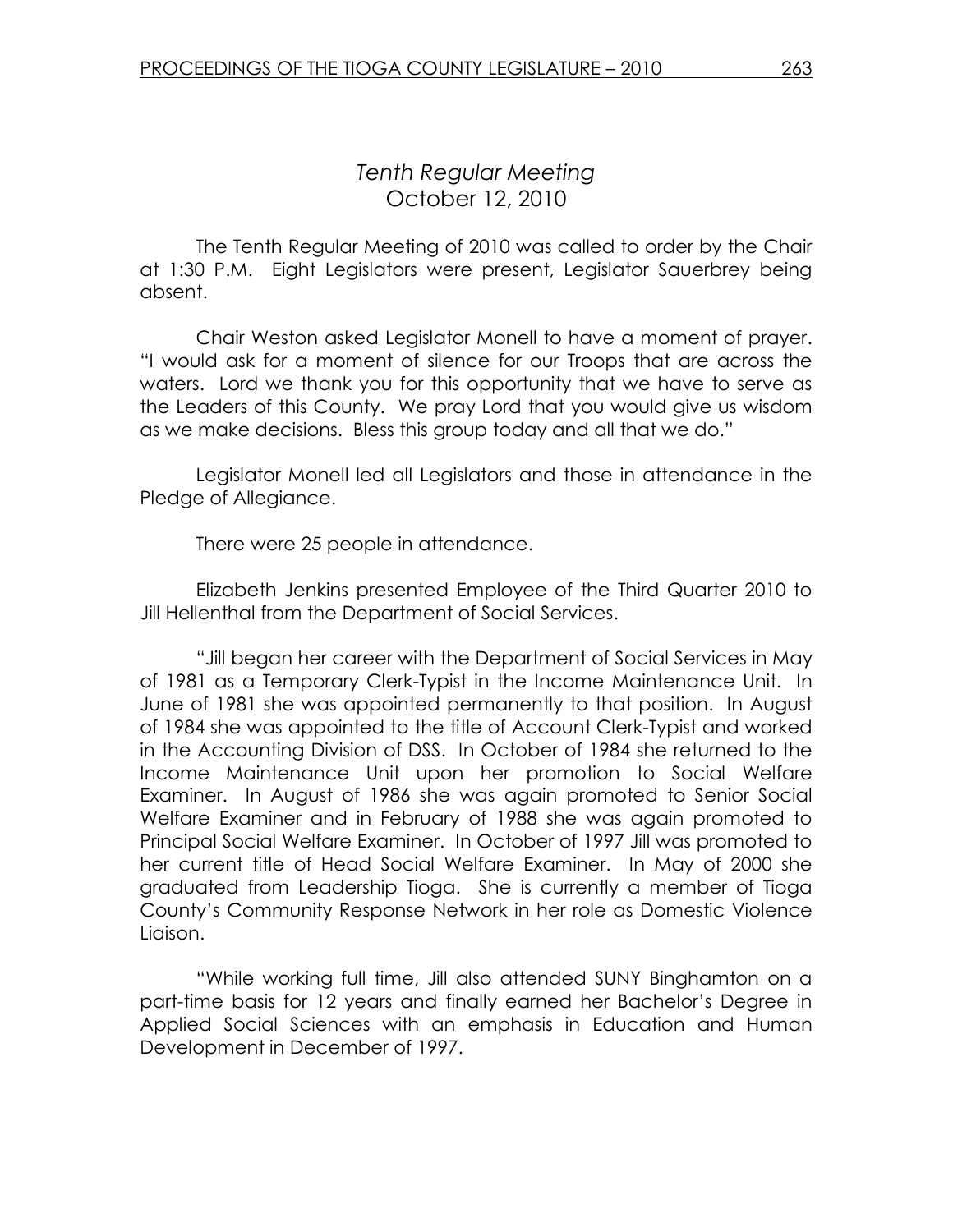"Jill and her husband David have two grown daughters, Jennifer and Tina. She is currently a Literacy Volunteer in the Owego area. Jill's hobbies are reading, oil painting, and playing with her grandchildren. I would like to take this time to congratulate Jill."

 Shawn Yetter, Commissioner of Social Services, spoke. "I would like to thank the Legislature and the Employee Recognition Committee for continuing this important program that gives us an opportunity to recognize the County's finest employees. Today it is my opinion you have chosen to honor one of the most knowledgeable individuals in our organization, especially when it comes to eligibility programs within the world of Social Services and I would venture to say she is one of the most knowledgeable across the State with all of her years of experience.

 "Jill is our sixth most senior employee with over 28 years with the Department and over those years she has quietly and with her very unassuming nature earned the respect of everyone within the Agency. I am glad that Liz pointed out in the bio the work towards the Bachelor's Degree because I think one of the most impressive things that I have watched Jill do over the years was diligently work on that Degree while working full time and raising a family, and I think we all shared her sense of pride with her when she reached that important milestone.

 "Jill's commitment to the Agency has never wavered through the good times and the bad times. Unfortunately the word "civil servant" gets used these days by the public as if it were a dirty word, but Jill is a civil servant who everyone should be proud of and pleased that she has chosen to give her career to the people of Tioga County. I wish the public could follow Jill around for just one day as she makes critical decisions with her staff about how to make sure those needing our assistance are helped appropriately while keeping their needs in mind and balancing the myriad of rules and regulations we must deal with along with the expectations of the taxpayers, and she juggles all of those at the same time and very expertly.

 "The important thing about Jill is at the end of the day whatever the situation with a client or the family she was working with or the emergency that was being faced, she always reaches a successful outcome. I would like to congratulate Jill on behalf of the Agency on a well deserved honor and recognition."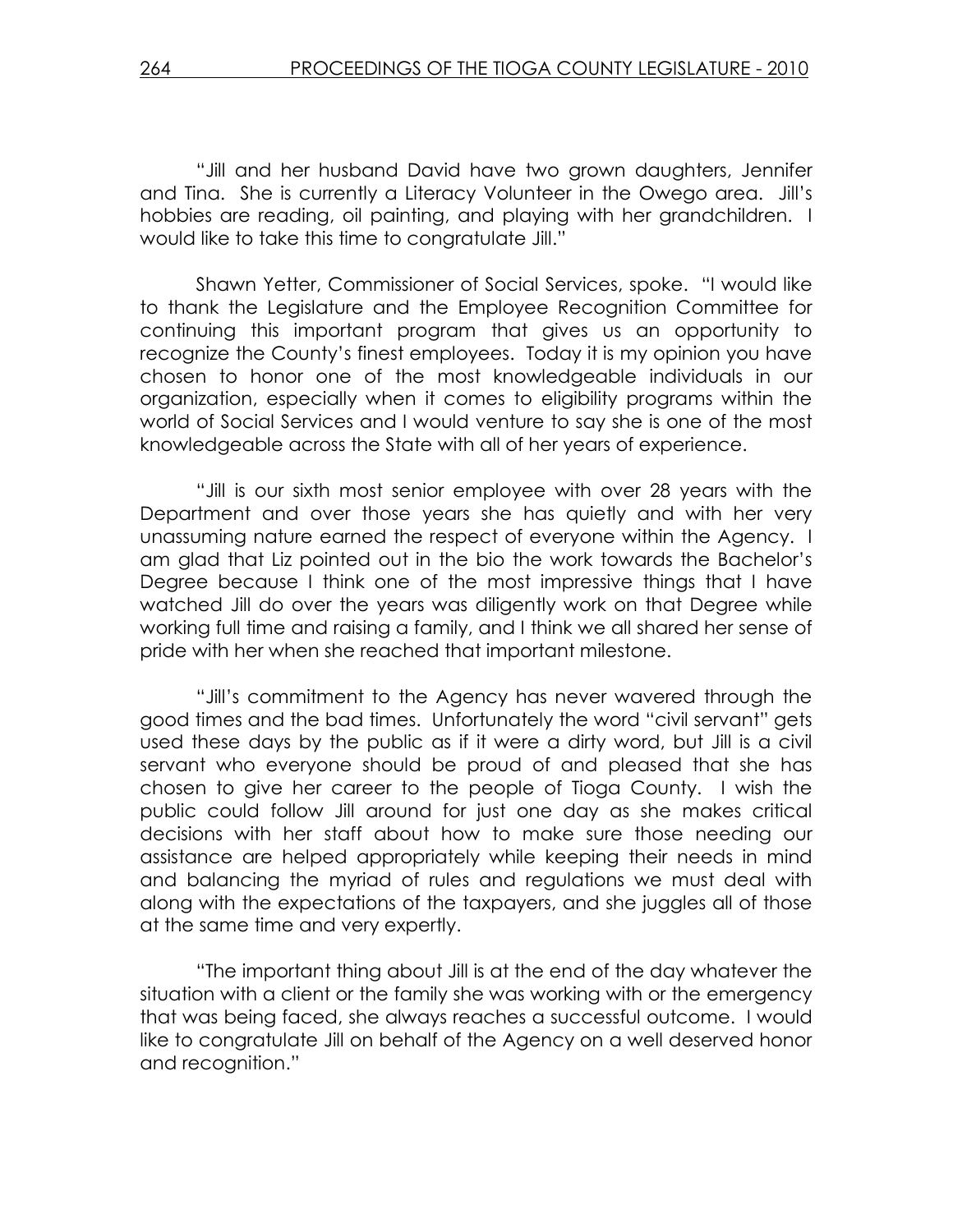Jill spoke. "I just want to thank the Employee Recognition Committee and the Legislators for supporting the program. I am going to retire next year, but in the meantime I am going to continue to do what I have always done. I love my job and I enjoy the people that I work with. I come in every day, they are my friends, they make the day go well, and I love a challenge. I want to thank everyone for this honor and I appreciate it very much. Thank you."

 Legislator Huttleston spoke. "We go back a long ways. She is one of my near neighbors. I really appreciate the work that you do and several of the other employees, and it certainly makes my job easier, it makes Shawn's easier. I really appreciate it. It is people like you that make this County what it is and continue the good work, and lots of luck and God bless you."

 Chair Weston noted the following Proclamation on School Board Recognition Week.

# PROCLAMATION

WHEREAS: Public Education provides the cornerstone of the American Educational System; and

WHEREAS: This effort depends heavily on the contributions of the dedicated and unpaid members of School Boards; and

WHEREAS: The Governor of the State of New York has proclaimed October 25-October 29, 2010 as School Board Recognition Week; and

WHEREAS: The Tioga County Legislature recognizes the efforts of all members of Boards of Education; now therefore

THE TIOGA COUNTY LEGISLATURE does hereby proclaim and designate October 25-October 29, 2010 as

### SCHOOL BOARD RECOGNITION WEEK

in the County of Tioga, New York, and commend this observance to our citizens.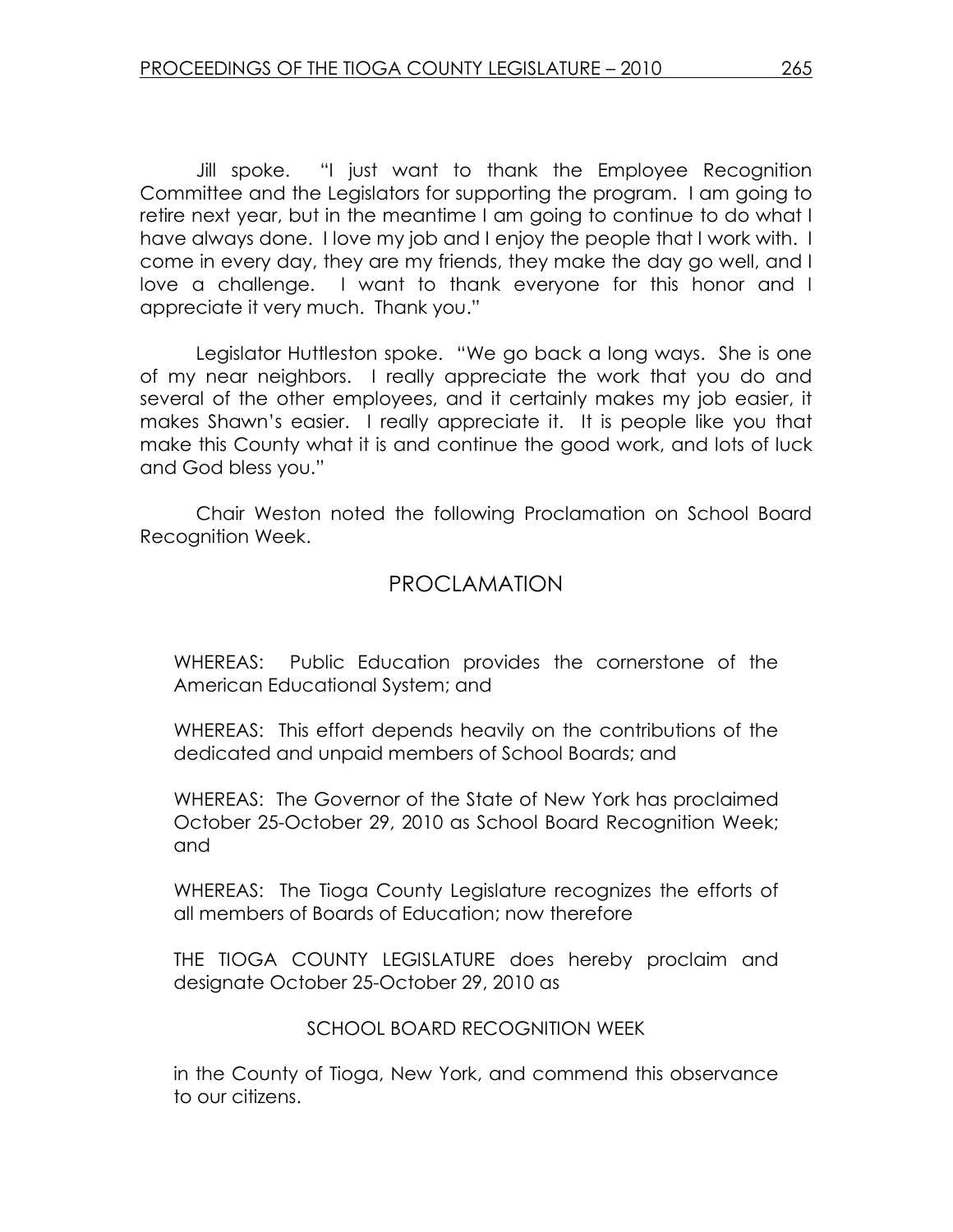George Penney had privilege of the floor. "I am speaking in reference to the Veterans' Service Officer. Two part time positions will not adequately allow ample service to the Veterans of Tioga County. At present just to inform Veterans about their eligibility for particular services requires hours on the telephone to Buffalo. As more Veterans return the needs will be greater. Thank you."

 Chris Bonner had privilege of the floor. "You know you turn on your TVs at night, you see these politicians up there, you call them politicians, I call them worthless because that is all they are doing is lying to you. They are telling you how good you have it. We did not do it. Somebody must have done it. All our jobs are leaving the country. Where are they going? They are going to Mexico and then hey Mexico got to high, they went to India. Now they are telling us that hey it is not our fault, but I am going to tell you whose fault it was. Anybody ever remember NAFTA and who passed it, Congress passed it. They never read it. Suppose I was to come to you as an executive of some financial company and I say to you hey look sign this, do not worry about it, you do not need to read it, it is only 3000 pages, you can read it later. What these humps in Washington DC did, they signed on to this thing and they sent our jobs overseas. Another slap in the face, if the companies lose money or if they are seized over by those foreign powers, we the taxpayers have got to pay for their losses. Did you ever hear of such a thing? If they did that, why they should be strung up some of these guys over there. They are out there voting for you.

 "Now I do not know who you are voting for and I am not going to tell you who I am voting for. All I am saying is the democrats and republicans drop them down the tubes man. Do not vote for this party stuff because all they are is making a sweet little nest for themselves in there with big pensions and every other thing. Ladies and gentlemen your kids are not going to have any future I am going to tell you that right now and if you do not start moving around here and taking a little bit of initiative, I am telling you."

The list of audited bills was submitted and is summarized as follows:

| Code  | Description       | Equipment Expense |
|-------|-------------------|-------------------|
| A1010 | Legislative Board | 659.60            |
| A1165 | District Attorney | 1.059.35          |
| A1172 | Assigned Counsel  | 17,818.95         |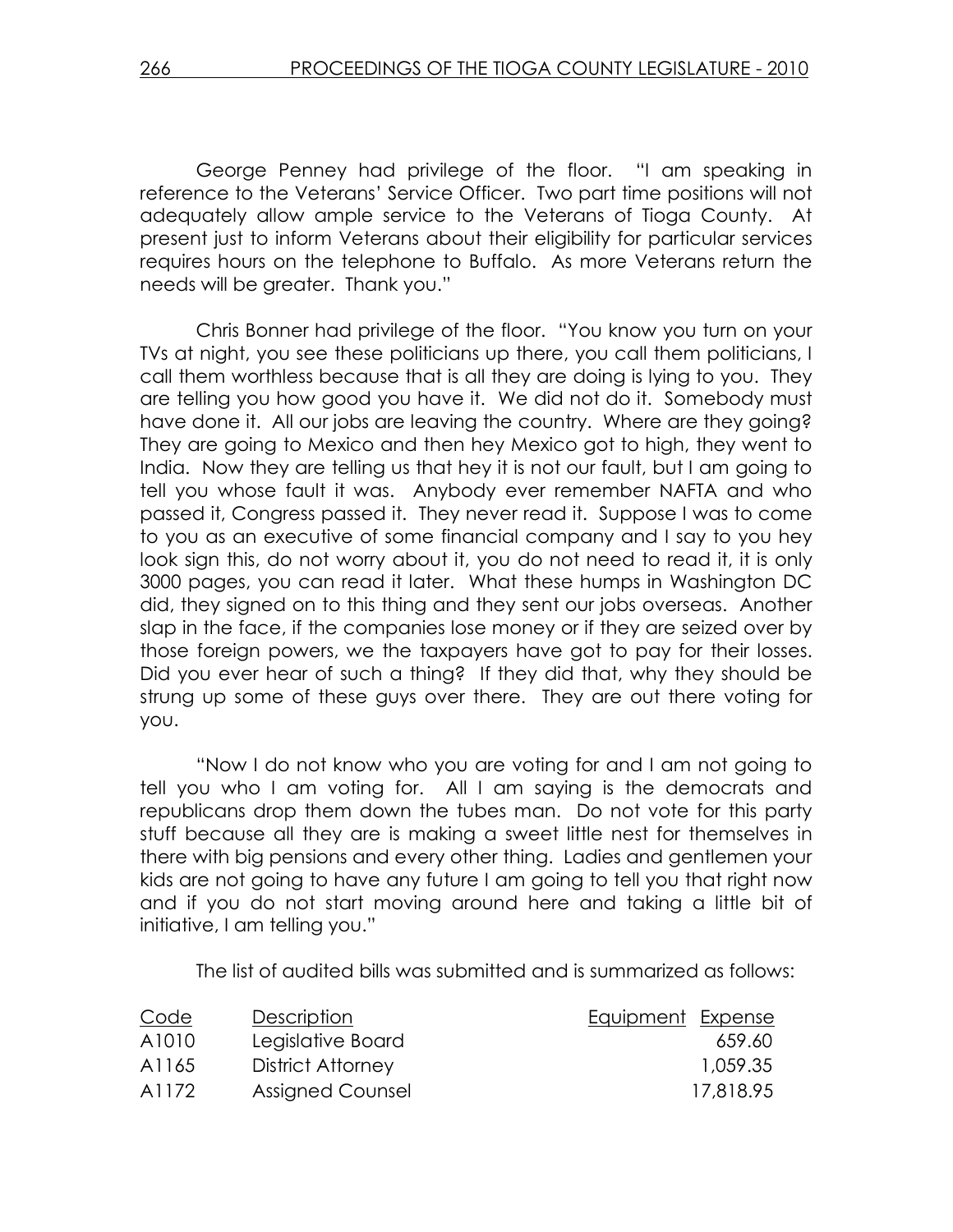| A1325 | Treasurer                                 |        | 479.00     |
|-------|-------------------------------------------|--------|------------|
| A1355 | Assessments                               |        | 7.80       |
| A1410 | <b>County Clerk</b>                       |        | 372.75     |
| A1411 | Department of Motor Vehicles              |        | 247.13     |
| A1420 | Law                                       |        | 362.11     |
| A1430 | Personnel                                 |        | 1,034.85   |
| A1450 | Elections                                 |        | 20,361.41  |
| A1460 | Records Management                        |        | 86.12      |
| A1490 | Public Works Administration               |        | 157.70     |
| A1620 | <b>Buildings</b>                          |        | 85,526.79  |
| A1680 | Information Technology                    |        | 8,604.45   |
| A2490 | <b>Community College Tuition</b>          |        | 1,711.10   |
| A2960 | <b>Education Handicapped Children</b>     |        | 169,953.75 |
| A3020 | Public Safety Comm E911 System            |        | 10,068.82  |
| A3110 | <b>Sheriff</b>                            | 532.80 | 25, 101.25 |
| A3140 | Probation                                 | 135.99 | 149.76     |
| A3146 | Sex Offender Program                      |        | 8,766.67   |
| A3150 | Jail                                      | 270.40 | 47,678.90  |
| A3315 | Special Traffic Programs                  |        | 649.80     |
| A3410 | Fire                                      |        | 3,811.91   |
| A3640 | <b>Emergency Mgmt Office</b>              |        | 542.07     |
| A3641 | <b>Emergency Mgmt Grant Program</b>       | 781.00 |            |
| A4010 | <b>Public Health Nursing</b>              |        | 57,955.62  |
| A4011 | <b>Public Health Administration</b>       |        | 3,670.92   |
| A4012 | <b>Public Health Education</b>            |        | 2,270.72   |
| A4042 | <b>Rabies Control</b>                     |        | 337.21     |
| A4044 | Early Intervention                        |        | 55, 151.59 |
| A4047 | Handicapped Education Admin               |        | 56.27      |
| A4053 | <b>Preventive/Primary Health Services</b> |        | 732.31     |
| A4054 | <b>Preventive Dental Services</b>         |        | 508.94     |
| A4064 | <b>Managed Care-Dental Services</b>       |        | 13,875.98  |
| A4070 | Disease Control                           |        | 4,944.95   |
| A4090 | <b>Environmental Health</b>               |        | 13,653.70  |
| A4210 | Alcohol and Drug Services                 |        | 5,677.79   |
| A4211 | Council on Alcoholism                     |        | 19,847.32  |
| A4309 | Mental Hygiene Co Admin                   | 180.00 | 9,905.05   |
| A4310 | <b>Mental Health Clinic</b>               |        | 86,014.46  |
| A4311 | <b>Rehabilitation Support Services</b>    |        | 14,051.50  |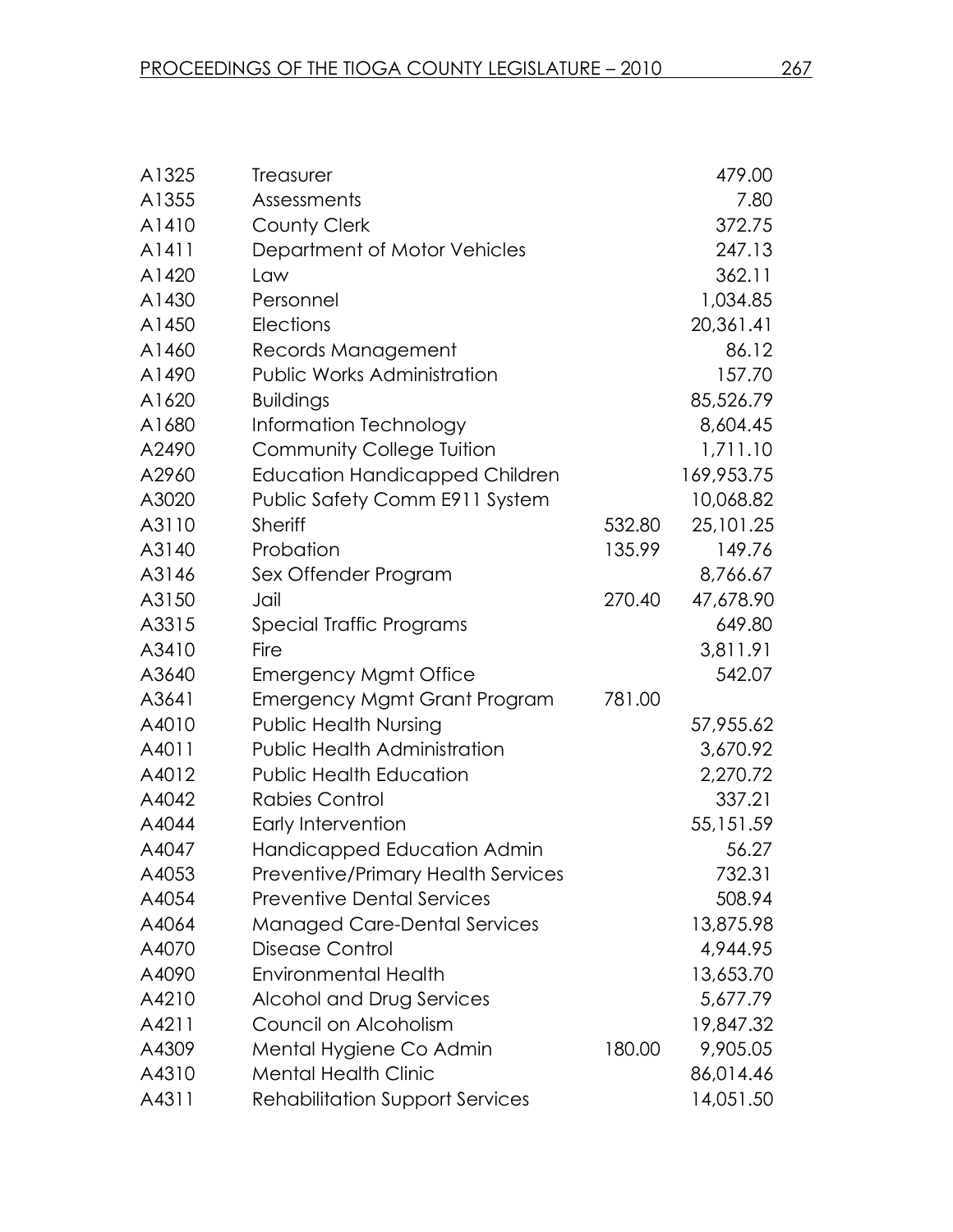| Mental Retardation                   | 621.24     |  |
|--------------------------------------|------------|--|
| <b>Crisis Intervention Services</b>  | 16,172.45  |  |
| Intensive Case Management            | 1,380.76   |  |
| Psycho Social Club                   | 39,170.25  |  |
| Social Services Administration       | 135,472.73 |  |
| Energy Crisis Assistance Programs    | 23,902.00  |  |
| Economic Development                 | 123.51     |  |
| Sealer Weights/Measures              | 324.02     |  |
| Planning                             | 28.29      |  |
| <b>Health Insurance</b>              | 1,537.34   |  |
| <b>SOLID WASTE FUND</b>              |            |  |
| <b>COUNTY ROAD FUND</b>              | 52,210.18  |  |
| <b>SPECIAL GRANT FUND</b>            |            |  |
| <b>CONSOLIDATED HEALTH INSURANCE</b> |            |  |
| <b>CAPITAL FUND</b>                  |            |  |
| LIABILITY INSURANCE FUND             |            |  |
| <b>WORKERS' COMP</b>                 | 11,857.00  |  |
|                                      |            |  |
|                                      |            |  |

Legislator Sullivan made a motion to approve the minutes of September 14, 2010, seconded by Legislator Hollenbeck, and carried.

GRAND TOTAL \$ 1,901,359.65

Committee meeting reports are on file in the Legislative Clerk's Office and may be procured there by any interested person.

 Legislator McEwen moved for the adoption of the following resolution, seconded by Legislator Monell.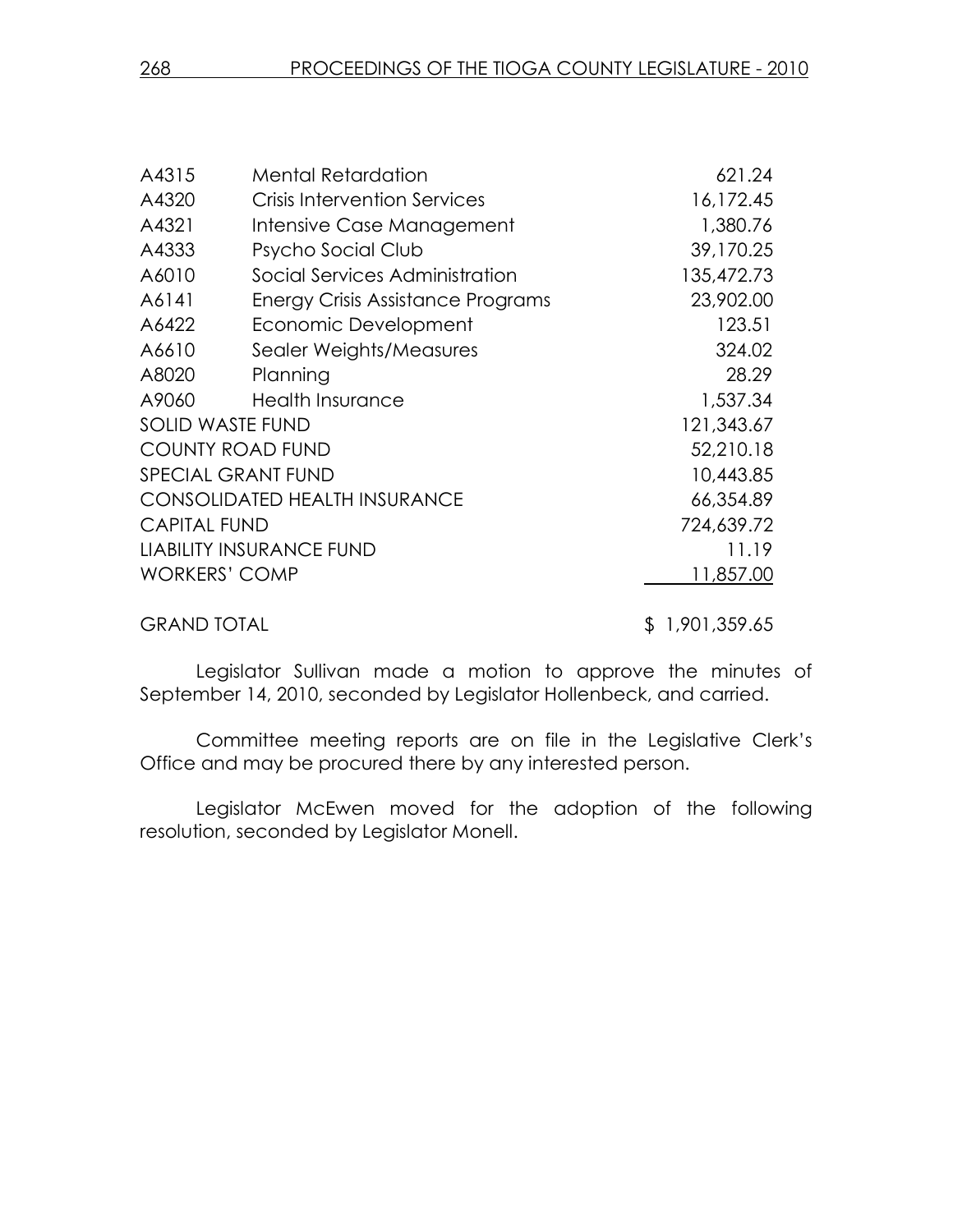REFERRED TO: FINANCE COMMITTEE

RESOLUTION NO. 189-10 RESOLUTION AUTHORIZING THE ASSIGNMENT TO NEW YORK MUNICIPAL BOND BANK AGENCY ("MBBA") THE COUNTY'S AUTHORIZATION UNDER THE AMERICAN RECOVERY AND REINVESTMENT ACT OF 2009 TO ISSUE RECOVERY ZONE ECONOMIC DEVELOPMENT BONDS AND THE NEGOTIATION AND EXECUTION OF A BOND PURCHASE AGREEMENT BY WHICH THE COUNTY MAY SELL ITS SERIAL BONDS TO MBBA AND MBBA MAY ISSUE ITS BONDS FOR THE BENEFIT OF THE COUNTY.

 Adoption moved by Legislator McEwen, Seconded by Legislator Monell.

WHEREAS: Tioga County (the "County") is a local agency pursuant to the New York State Environmental Quality Review Act ("SEQRA"), ECL Section 8-0101, et seq., and implementing regulations, 6 NYCRR Part 617 (the "Regulations"); and

WHEREAS: The County Legislature of the County desires to undertake a capital project consisting of the reconstruction of certain bridges throughout the County, including Lockwood, Straits Corners, Halsey Valley Rd., Dean Creek Rd., Gridleyville, Gaskill Rd. and Sabin Rd., all to include related construction, demolition, renovations, site improvements, original furnishings, fixtures and equipment required for such purposes, architectural, inspection and engineering fees, and all other cost incidental to such work (collectively, the "Project")

WHEREAS: The American Recovery and Reinvestment Act of 2009 ("ARRA") authorized the County to issue recovery zone economic development bonds in an amount of up to \$936,000 (the "County's RZED Allocation"), pursuant to a suballocation of the national volume cap on Recovery Zone Bonds provided by the federal Treasury Department; and

WHEREAS: The County Legislature, by Resolution No. 266-09 adopted on October 13, 2009, designated the entire County as a Recovery Zone for purposes of ARRA; and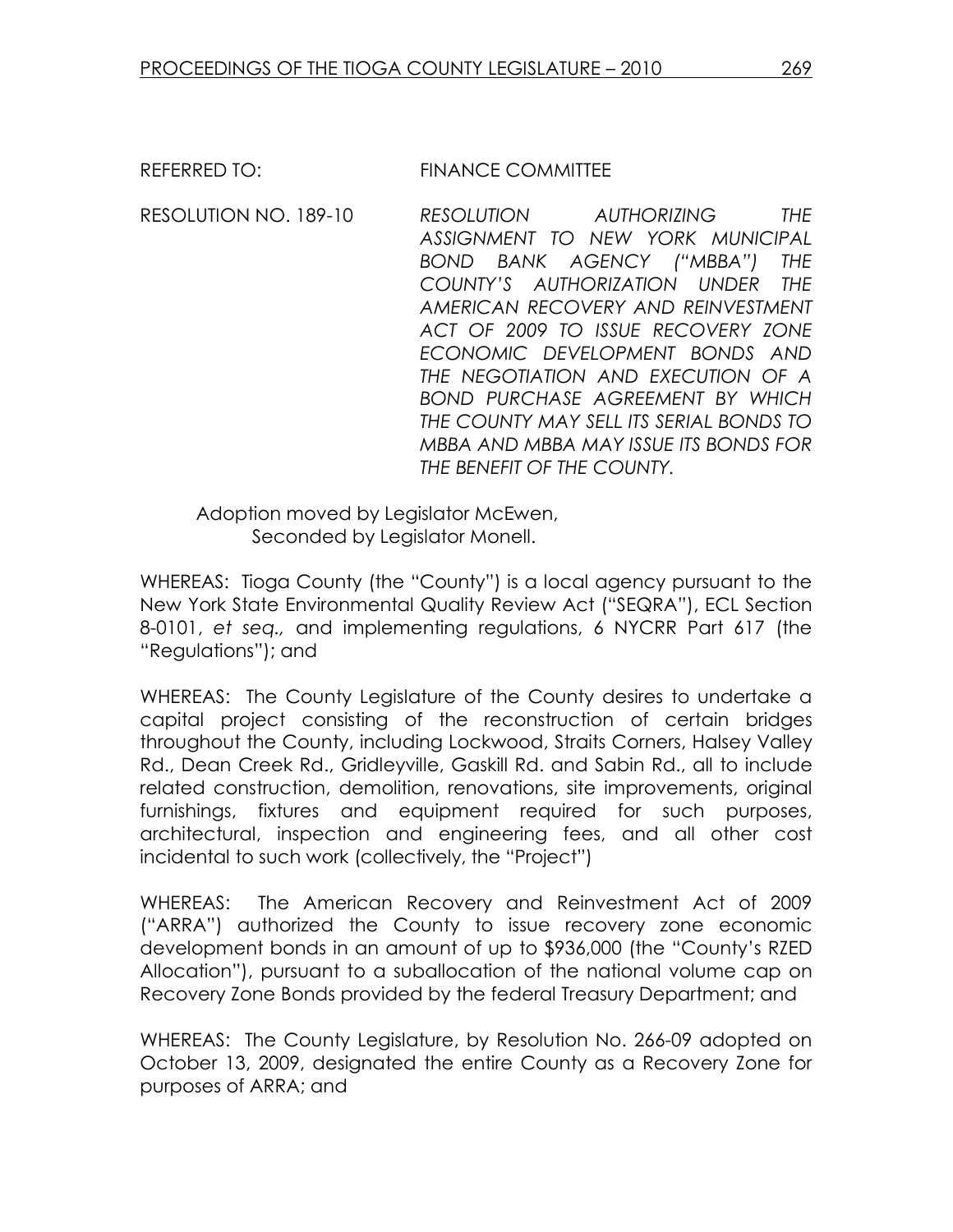WHEREAS: The County is now considering financing the Project by participating in a bond financing program being undertaken by the State of New York Municipal Bond Bank Agency ("MBBA"), under which (i) MBBA would publicly issue, on a pooled basis, for the benefit of the County and other participating counties and municipalities, its special revenue bonds constituting recovery zone economic development bonds ("RZEDs"), and/or direct payment build America bonds ("Direct Payment BABs"); and (ii) the County would issue its serial bonds to MBBA as security for, and the source of payment of, the allocable portion of MBBA's bonds that are issued for the benefit of the County; and

WHEREAS: If the County were to finance the Project through such pooled financing, MBBA would issue for the benefit of the County up to \$936,000 (representing the full amount of the County's RZED Allocation) of RZEDs and up to \$4,274,000 of Direct Payment BABs; and

WHEREAS: By a bond resolution adopted on September 14, 2010 (the "Bond Resolution") the County (a) determined that the Project constitutes a "Type II Action" under SEQRA, (b) authorized up to \$9,000,000 serial bonds of the County to finance the Project; and

WHEREAS: The County Legislature now intends (i) to authorize the assignment of the County's RZED Allocation to MBBA to allow for the issuance by MBBA of RZEDs to finance the Project, and (ii) to delegate authority to the County Treasurer, as the chief fiscal officer of the County, to execute any and all documents, certificates and instruments and to take such actions as County Treasurer shall determine to be reasonable and necessary in connection with the County's financing of the Project though the issuance of RZEDs and Direct Payment BABs by MBBA; now therefore be it

RESOLVED: By the County Legislature of the County of Tioga, New York, as follows:

Section 1. The County Treasurer is hereby authorized to assign to MBBA the County's RZED Allocation, in the full amount of \$936,000, for the purpose of enabling MBBA to issue RZED bonds for the benefit of the County to finance the Project.

Section 2. The County Treasurer is further authorized to sell the County's serial bonds authorized under the Bond Resolution in a private sale to the MBBA pursuant to Section 57.00 of the Local Finance Law.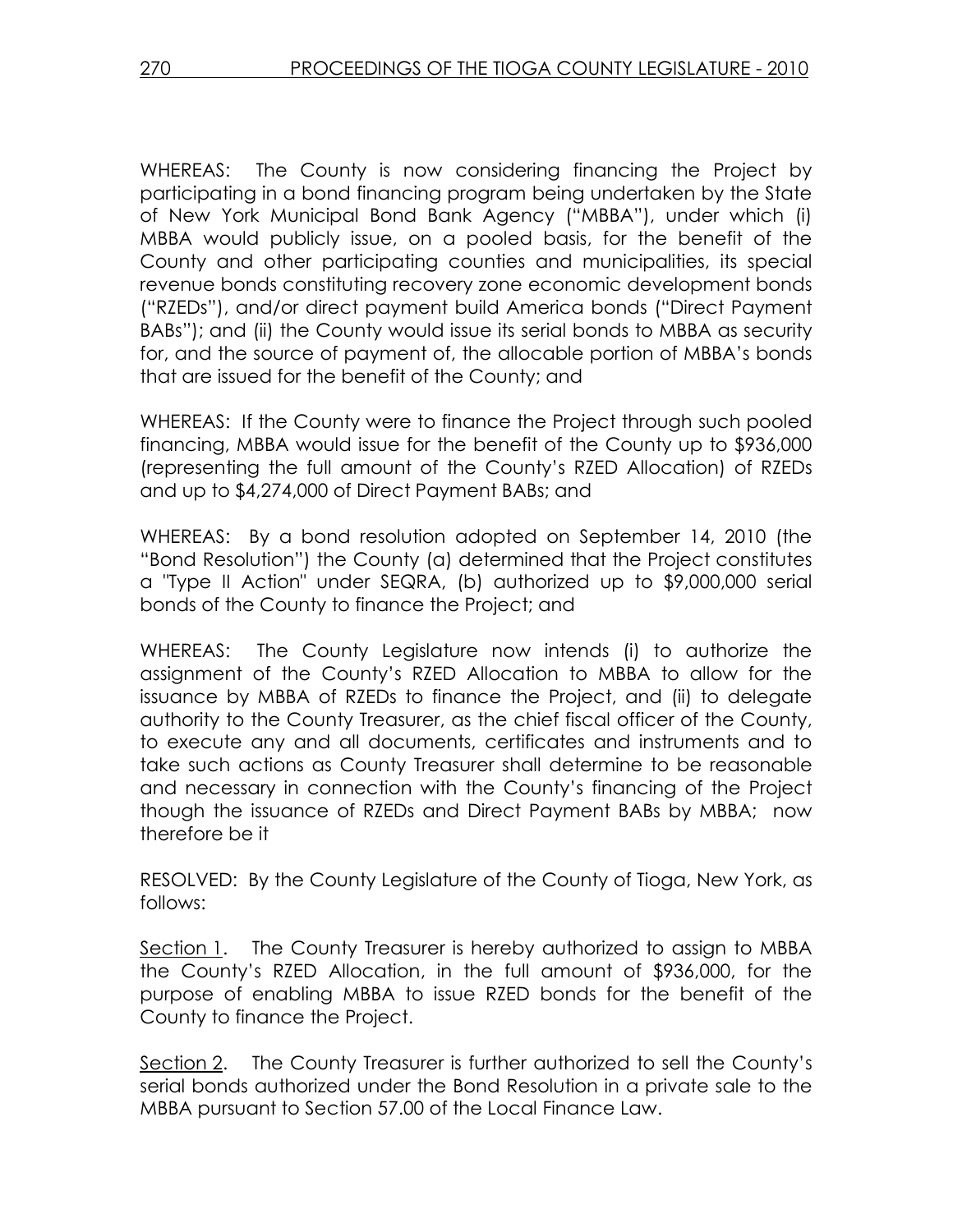Section 3. In connection with the issuance by MBBA of its RZEDs and Direct Payment BABs to finance the purchase of such serial bonds of the County, the County Treasurer, as the chief fiscal officer of the County, is hereby authorized as follows: (a) to negotiate and approve the terms of, and to execute and deliver on behalf of the County, a bond purchase agreement or similar agreement or instrument (the "BPA") by which the County agrees to sell its serial bonds to MBBA and MBBA agrees to issue its RZEDs and Direct Payment BABs for the benefit of the County and to purchase out of the proceeds thereof the County's serial bonds for the Project; (b) to execute and deliver on behalf of the County any and all agreements, certificates, and instruments contemplated by or required under the terms of the BPA; (c) to execute a certificate assigning the County's entire RZED Allocation to MBBA for the purpose of allowing MBBA to issue its RZEDs to finance the Project; (d) to take such other actions as the County Treasurer shall determine, based on the advice of the County Attorney and the County's Bond Counsel, are reasonable and proper in connection with the purchase of the County's bonds by MBBA. The delegation of authority to the County Treasurer in this resolution is in addition to and not in lieu of the authority delegated to the County Treasurer in Sections 8 and 9 of the Bond Resolution.

Section 4. This resolution shall take effect immediately.

### ROLL CALL VOTE

Yes – Legislators Monell, Weston, Quinlan, Roberts, Sullivan, Hollenbeck, Huttleston, and McEwen.

No – None.

Absent – Legislator Sauerbrey.

### RESOLUTION ADOPTED.

 Legislator Monell moved for the adoption of the following resolution, seconded by Legislator McEwen.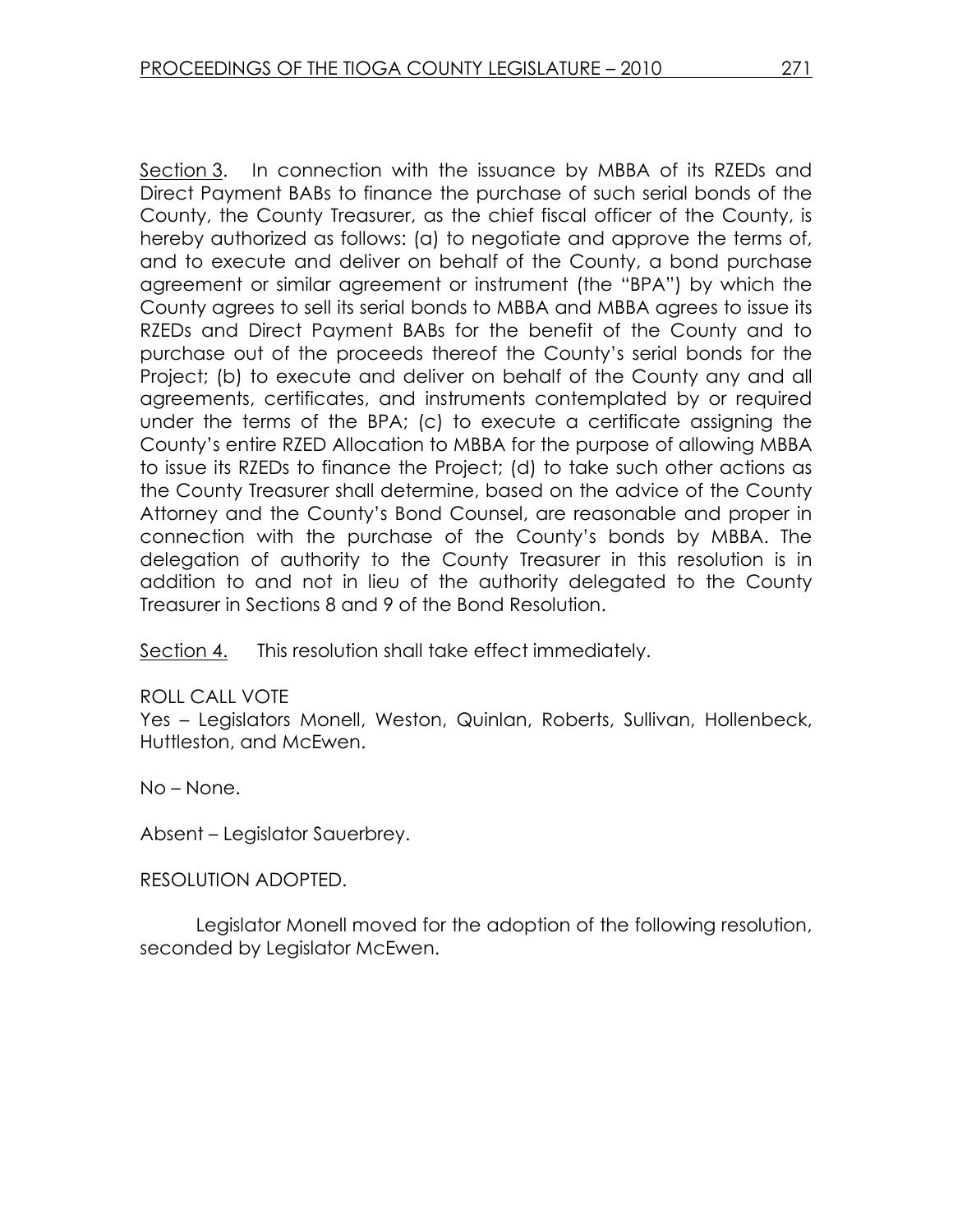REFERRED TO: LEGISLATIVE WORKSESSION

RESOLUTION NO. 190-10 APPOINT MEMBER BOARD OF ETHICS

WHEREAS: Ed Hollenbeck, Majority appointment, on the Board of Ethics term, has resigned; and

WHEREAS: Royden L. Fox has agreed to serve as his replacement on the Board of Ethics; now therefore be it

RESOLVED: That Royden L. Fox, Majority appointment, be hereby appointed to the Board of Ethics for the unexpired term of Ed Hollenbeck effective 10/12/10 through 12/31/10; and be it further

RESOLVED: That Royden L. Fox, Majority appointment, Board of Ethics, be appointed for a three-year term of 1/1/11–12/31/13.

ROLL CALL VOTE Yes – Legislators Monell, Weston, Quinlan, Roberts, Sullivan, Hollenbeck, Huttleston, and McEwen.

No – None.

Absent – Legislator Sauerbrey.

RESOLUTION ADOPTED.

 Legislator Sullivan moved for the adoption of the following resolution, seconded by Legislator Hollenbeck.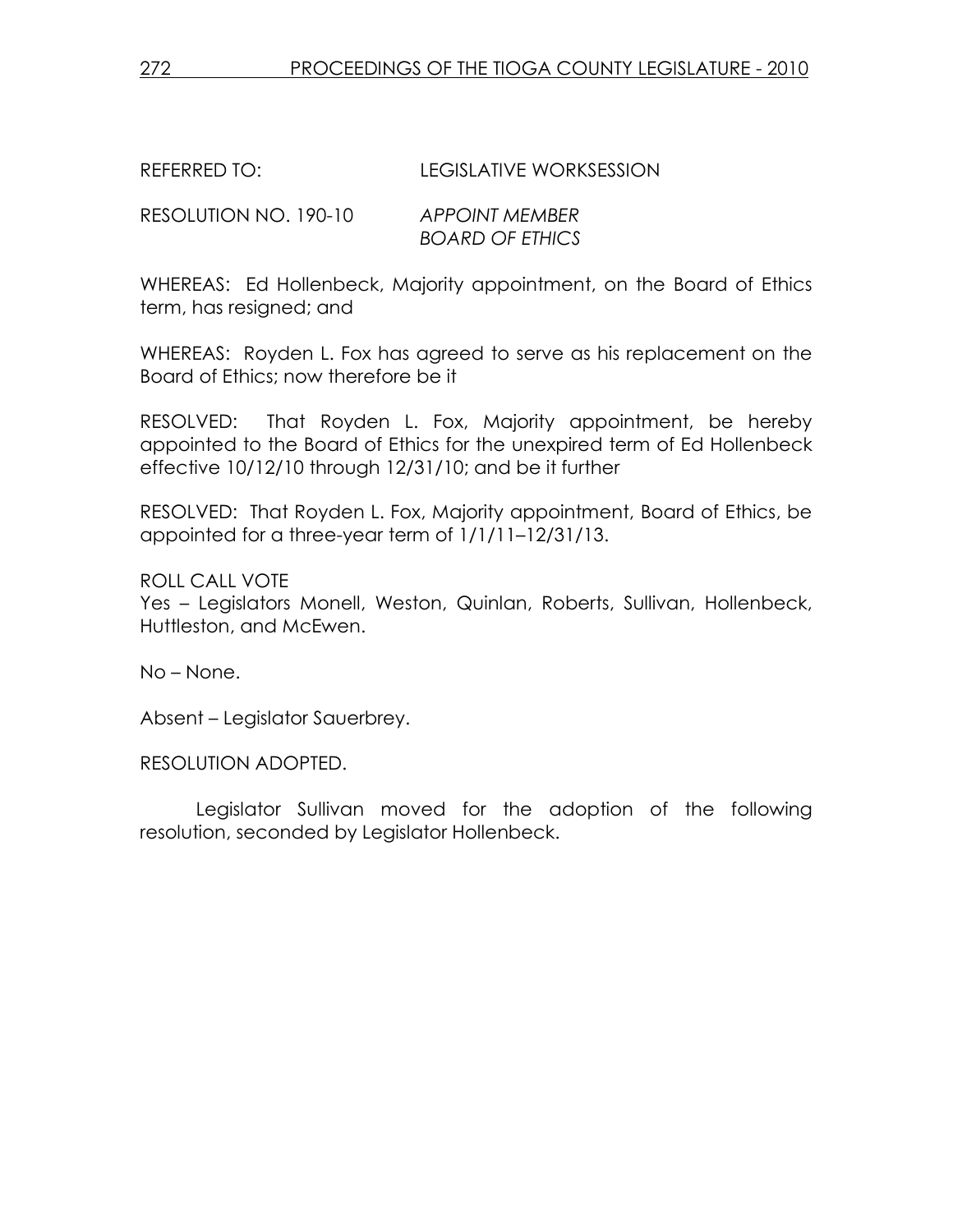REFERRED TO: ED&P COMMITTEE FINANCE COMMITTEE

RESOLUTION NO. 191–10 AUTHORIZE THE RECEIPT OF AN ANNUAL 6% ADMINISTRATION FEE FOR SERVICES PROVIDED AS LOCAL SPONSOR FOR THE SNOWMOBILE TRAILS GRANT-IN-AID FOR TIOGA COUNTY SNOWMOBILE CLUBS

WHEREAS: On May 11, 2004 Resolution No. 149-04 was approved authorizing Tioga County as the Local Sponsor to request state funding on behalf of the Tioga County Snowmobile Clubs, namely Tioga Ridge Runners, Ridge Riders of Whitney Point, Spencer-VanEtten Snowmobile Club, Dryden-Caroline Drifters and Candor Valley Riders; and

WHEREAS: Tioga County has completed the submittal and documentation of the annual Snowmobile Trails Grant-in-Aid since 2004; and

WHEREAS: The current budget and time constraints must be considered in these efforts; and

WHEREAS: Considering these constraints, receipt of an annual 6% administration fee can be realized from each of the clubs award; and

WHEREAS: The snowmobile clubs will continue to work with Tioga County Economic Development and Planning as the local sponsor and to submit and document grant applications for funding; therefore be it

RESOLVED: That as of the 2010/2011 Snowmobile Trails Grant-in-Aid, the County of Tioga will continue to be the local sponsor for the listed snowmobile clubs and realize a 6% administration fee for services provided on an annual basis prior to distribution of the award; and be it further

RESOLVED: That the Chair of the County Legislature is hereby authorized to sign an updated Operating Agreement contingent upon review and approval of the County Attorney.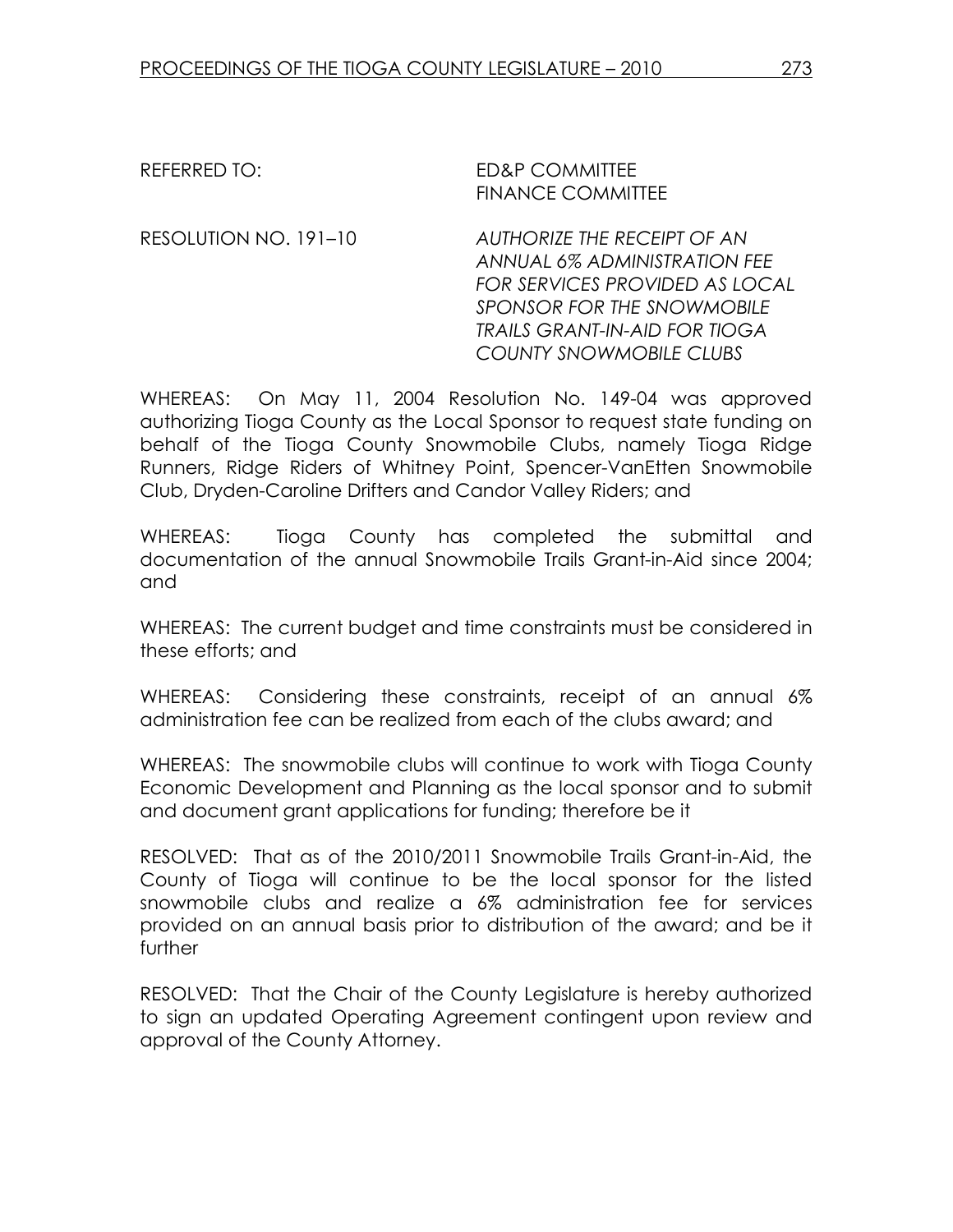ROLL CALL VOTE Yes – Legislators Monell, Weston, Quinlan, Roberts, Sullivan, Hollenbeck, Huttleston, and McEwen.

No – None.

Absent – Legislator Sauerbrey.

RESOLUTION ADOPTED.

 Legislator Sullivan moved for the adoption of the following resolution, seconded by Legislator Monell.

REFERRED TO: THE STATE SECTION OF THE SEDAP FINANCE COMMITTEE FINANCE COMMITTEE

RESOLUTION NO. 192-10 APPROPRIATION OF

ADDITIONAL REVENUE FOR THE SNOWMOBILE GRANT PROGRAM – ECONOMIC DEVELOPMENT & PLANNING

WHEREAS: The Snowmobile Grant Program received an unanticipated additional funding of \$22,153.57 for the 2010 calendar year; therefore be it

RESOLVED: That the additional \$22,153.57 be appropriated from A3989 State Aid Snowmobile Grant Program to Snowmobile Grant Account A7180.40-590.

ROLL CALL VOTE Yes – Legislators Monell, Weston, Quinlan, Roberts, Sullivan, Hollenbeck, Huttleston, and McEwen.

No – None.

Absent – Legislator Sauerbrey.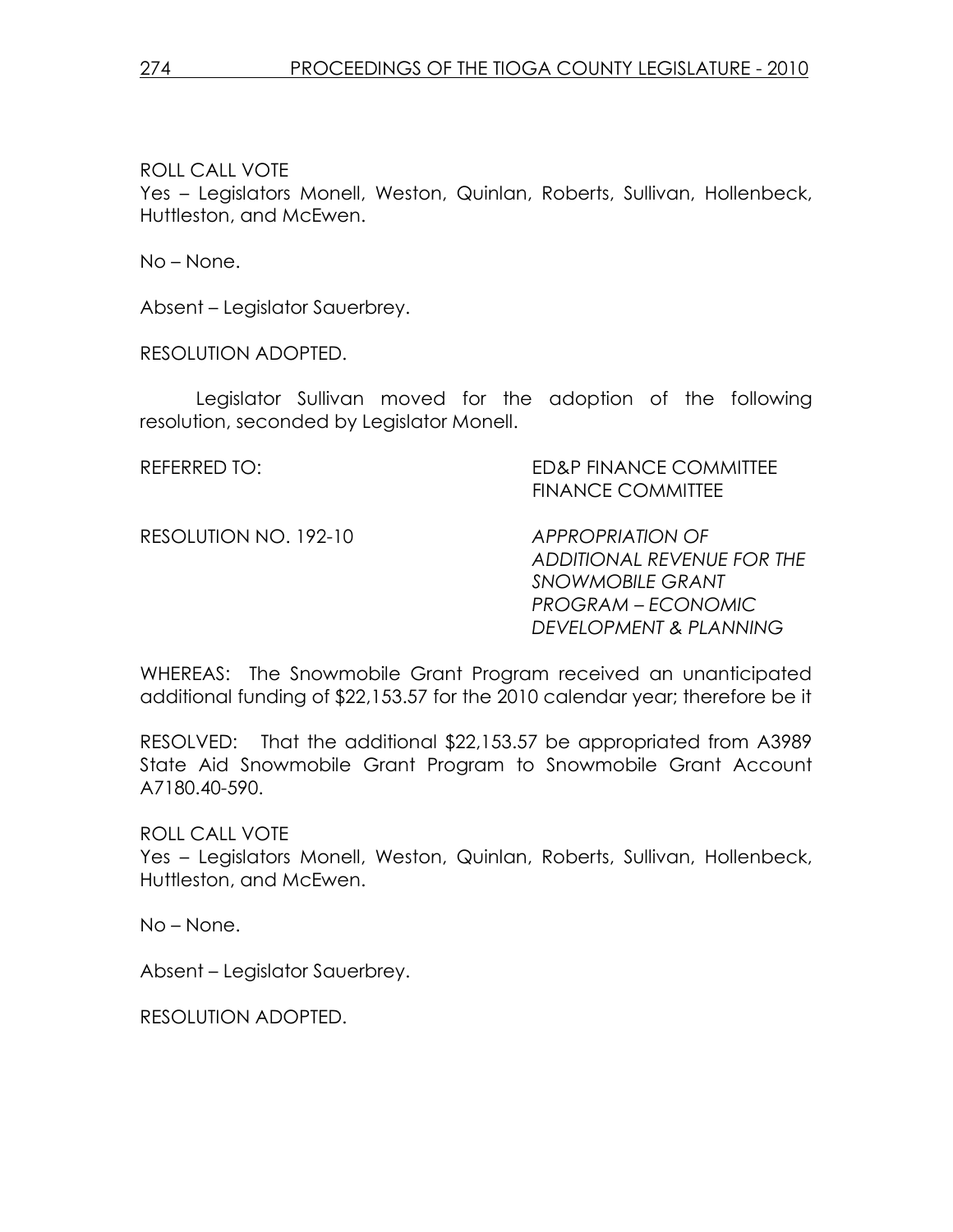Legislator McEwen moved for the adoption of the following resolution, seconded by Legislator Sullivan.

| REFERRED TO: | LEGAL/FINANCE COMMITTEE |
|--------------|-------------------------|
|              |                         |

| RESOLUTION NO. 193-10 | <b>TRANSFER OF FUNDS</b> |
|-----------------------|--------------------------|
|                       | <b>ASSIGNED COUNSEL</b>  |

WHEREAS: The Assigned Counsel has had an increase in number of cases recently; and

WHEREAS : The Assigned Counsel budget will not be sufficient until the end of the year and needs to have funds transferred; therefore be it

RESOLVED: That the amount of \$40,000 be transferred from Contingency Account A1990.40-715 to Assigned Counsel Account A1172.40-30.

ROLL CALL VOTE Yes – Legislators Monell, Weston, Quinlan, Roberts, Sullivan, Hollenbeck, Huttleston, and McEwen.

No – None.

Absent – Legislator Sauerbrey.

RESOLUTION ADOPTED.

 Legislator Roberts moved for the adoption of the following resolution, seconded by Legislator Sullivan.

| REFERRED TO:          | <b>PUBLIC WORKS</b><br><b>FINANCE</b>                                                                                     |
|-----------------------|---------------------------------------------------------------------------------------------------------------------------|
| RESOLUTION NO. 194-10 | AMEND RESOLUTION 280-09<br><b>MODIFY 2009 BUDGET FOR</b><br>EAST RIVER DR. BRIDGE OVER<br>WAPPASENING CREEK (BIN 3335410) |

WHEREAS: Resolution 280-09 authorized the Commissioner of Public Works to go out to bid for the above project and appropriated funds accordingly; and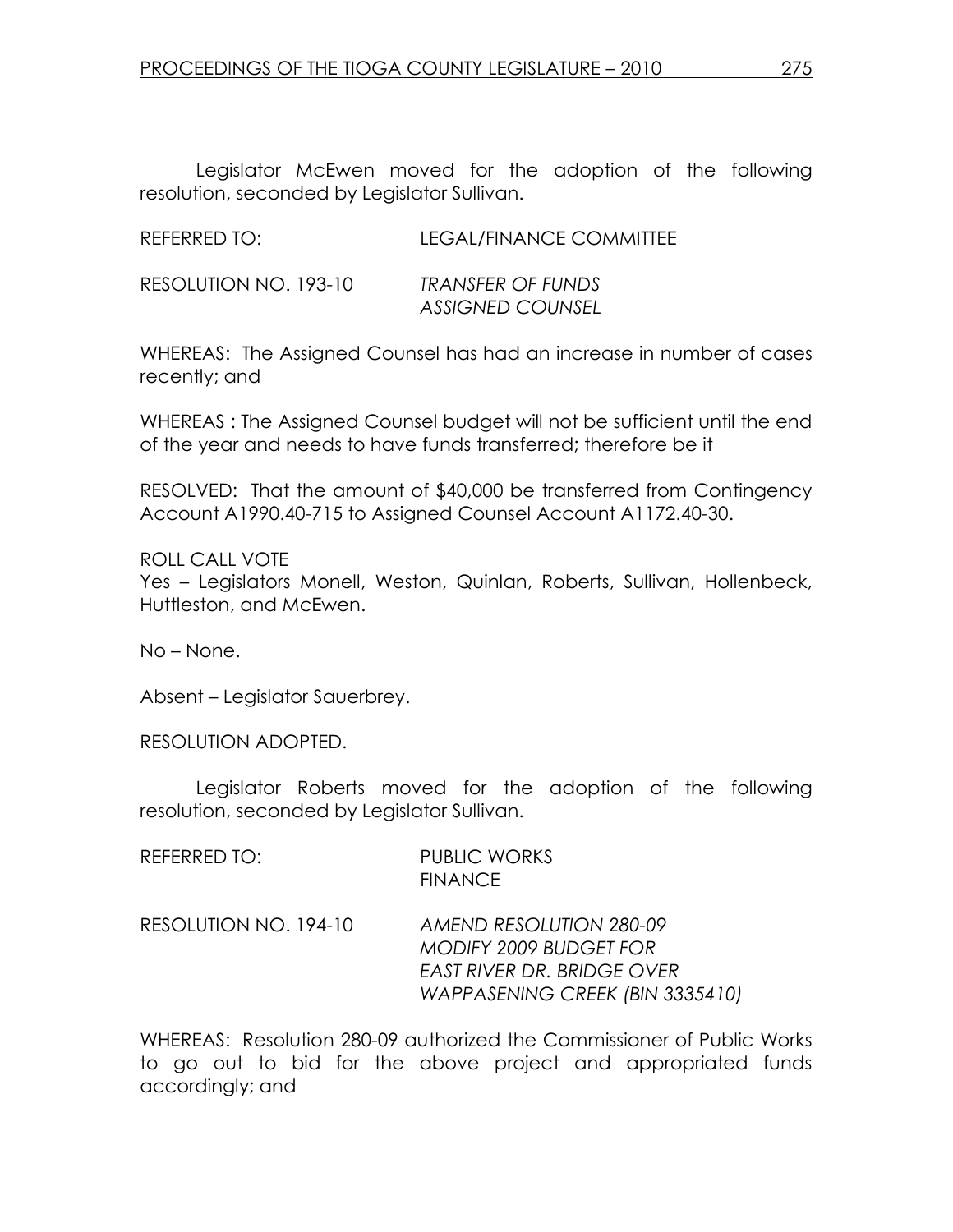WHEREAS: The funds for the project have been secured through Federal funding and therefore the 2009 funds for the project need to be reappropriated; therefore be it

RESOLVED: That Resolution 280-09 be amended to authorize the Treasurer to transfer the \$1.655M back to the General Fund to reduce the Appropriated Fund Balance; and be it further

RESOLVED: That the money be transferred according to the following:

| From Account | H2009.02     | East River Rd Bridge             | \$1.655M |
|--------------|--------------|----------------------------------|----------|
| To Account   | H9901.93-715 | Transfer to Other Funds \$1.655M |          |
| From Account | A5031        | Interfund Transfer               | \$1.655M |
| To Account   | A599         | Appropriated Fund Balance        | \$1.655M |

### ROLL CALL VOTE

Yes – Legislators Monell, Weston, Quinlan, Roberts, Sullivan, Hollenbeck, Huttleston, and McEwen.

No – None.

Absent – Legislator Sauerbrey.

RESOLUTION ADOPTED.

 Legislator McEwen moved for the adoption of the following resolution, seconded by Legislator Hollenbeck.

| REFERRED TO: | <b>PUBLIC SAFETY COMMITTEE</b> |
|--------------|--------------------------------|
|              | <b>FINANCE COMMITTEE</b>       |
|              |                                |

RESOLUTION NO. 195-10 APPROVE 2011 STOP DWI PLAN

WHEREAS: The New York State Governor's Traffic Safety Committee (GTSC) requires Counties to submit an annual STOP DWI Plan for the use of monies collected under the STOP DWI Program; and

WHEREAS: The STOP DWI Coordinator has submitted a 2011 STOP DWI Plan to the Tioga County Legislature for approval; be it therefore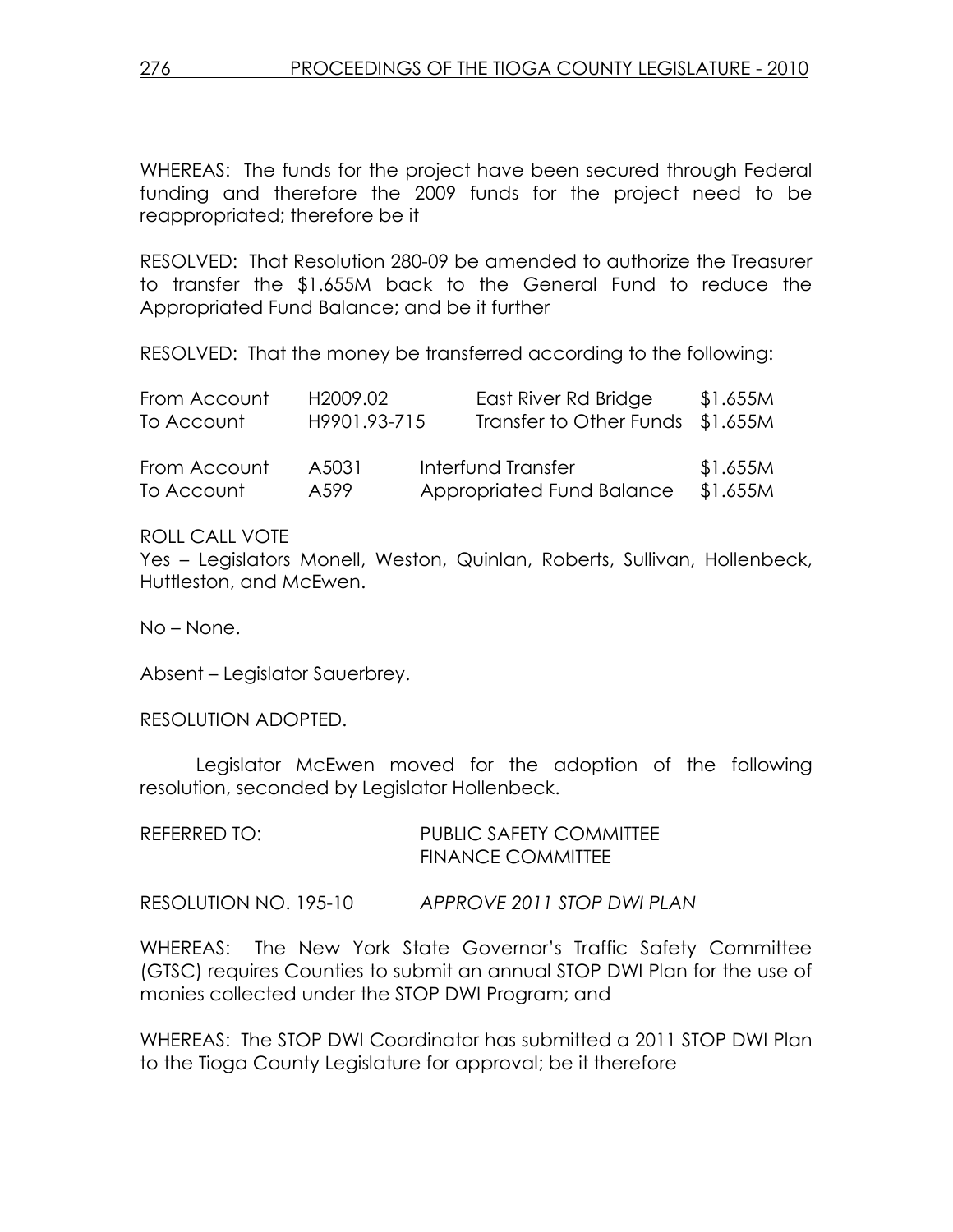RESOLVED: That the Tioga County Legislature hereby approves the 2011 STOP DWI Plan including the following budgeted appropriations:

| Enforcement                | \$61,900  |
|----------------------------|-----------|
| <b>Prosecution Related</b> | \$14,300  |
| Probation                  | \$16,200  |
| Rehabilitation             | \$13,500  |
| PI & E                     | \$23,000  |
| Administration             | 950       |
|                            | \$129,850 |

### ROLL CALL VOTE

Yes – Legislators Monell, Weston, Quinlan, Roberts, Sullivan, Hollenbeck, Huttleston, and McEwen.

No – None.

Absent – Legislator Sauerbrey.

RESOLUTION ADOPTED.

 Legislator Hollenbeck moved for the adoption of the following resolution, seconded by Legislator Sullivan.

REFERRED TO: PERSONNEL COMMITTEE

RESOLUTION NO. 196-10 RENEW CONTRACT WITH EBS-RMSCO, INC. TO ADMINISTER FLEXIBLE SPENDING PROGRAM

WHEREAS: Tioga County currently uses the services of EBS-RMSCO, Inc. to administer Tioga County flexible-spending program for employees; and

WHEREAS: EBS-RMSCO, Inc. has submitted a new contract to continue administering said program and conduct all required compliance testing services; and

WHEREAS: The flex card administrative cost will remain at \$4.45 per participant per month and offers participants a more convenient way to pay for their flexible spending account health care and dependent care expenses thereby having a positive impact on enrollment; and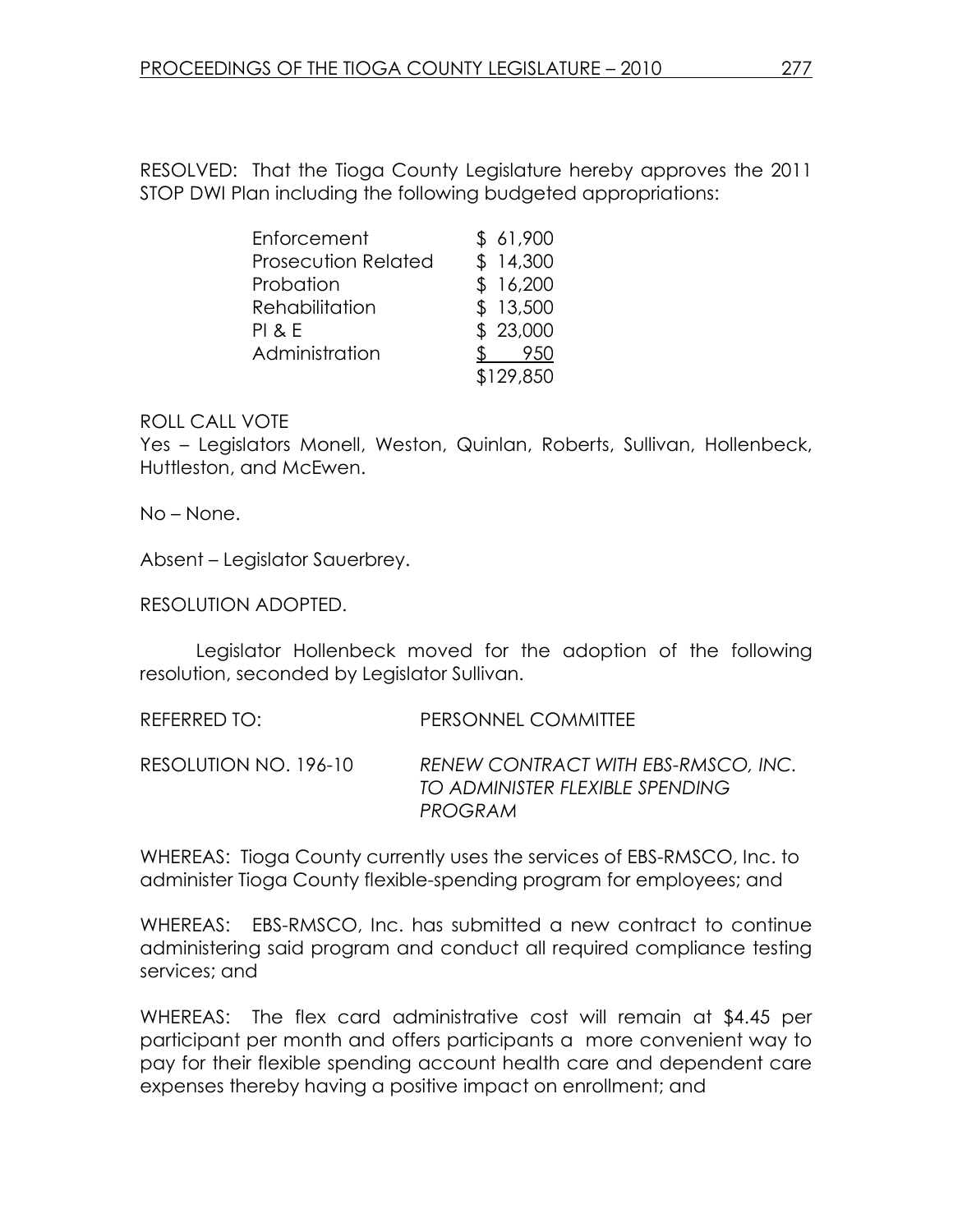WHEREAS: The flexible-spending program is a negotiated benefit for all Tioga County union employees; and

WHEREAS: Both employees and the County can save tax dollars on money channeled through this program for out of pocket medical expenses and/or dependent care expenses; therefore be it

RESOLVED: That the Tioga County Legislature authorizes the Personnel Officer to enter into a contract with EBS-RMSCO, Inc., subject to review by the County Attorney, for the services stated above for the period of January 1, 2011 through December 31, 2011; and be it further

RESOLVED: That Tioga County will continue with the flex card for the period of January 1, 2011 through December 31, 2011; and be it further

RESOLVED: That the maximum annual pledge for the medical flexible spending portion will remain at \$4,000 for the period of January 1, 2011 through December 31, 2011.

ROLL CALL VOTE

Yes – Legislators Monell, Weston, Quinlan, Roberts, Sullivan, Hollenbeck, Huttleston, and McEwen.

No – None.

Absent – Legislator Sauerbrey.

RESOLUTION ADOPTED.

 Legislator McEwen moved for the adoption of the following resolution, seconded by Legislator Hollenbeck.

| REFERRED TO:          | <b>LEGISLATIVE WORKSESSION</b><br>PERSONNEL COMMITTEE                                                   |
|-----------------------|---------------------------------------------------------------------------------------------------------|
| RESOLUTION NO. 197-10 | STANDARD WORK DAY AND<br><b>REPORTING RESOLUTION</b><br><b>COUNTY ATTORNEY AND</b><br>PERSONNEL OFFICES |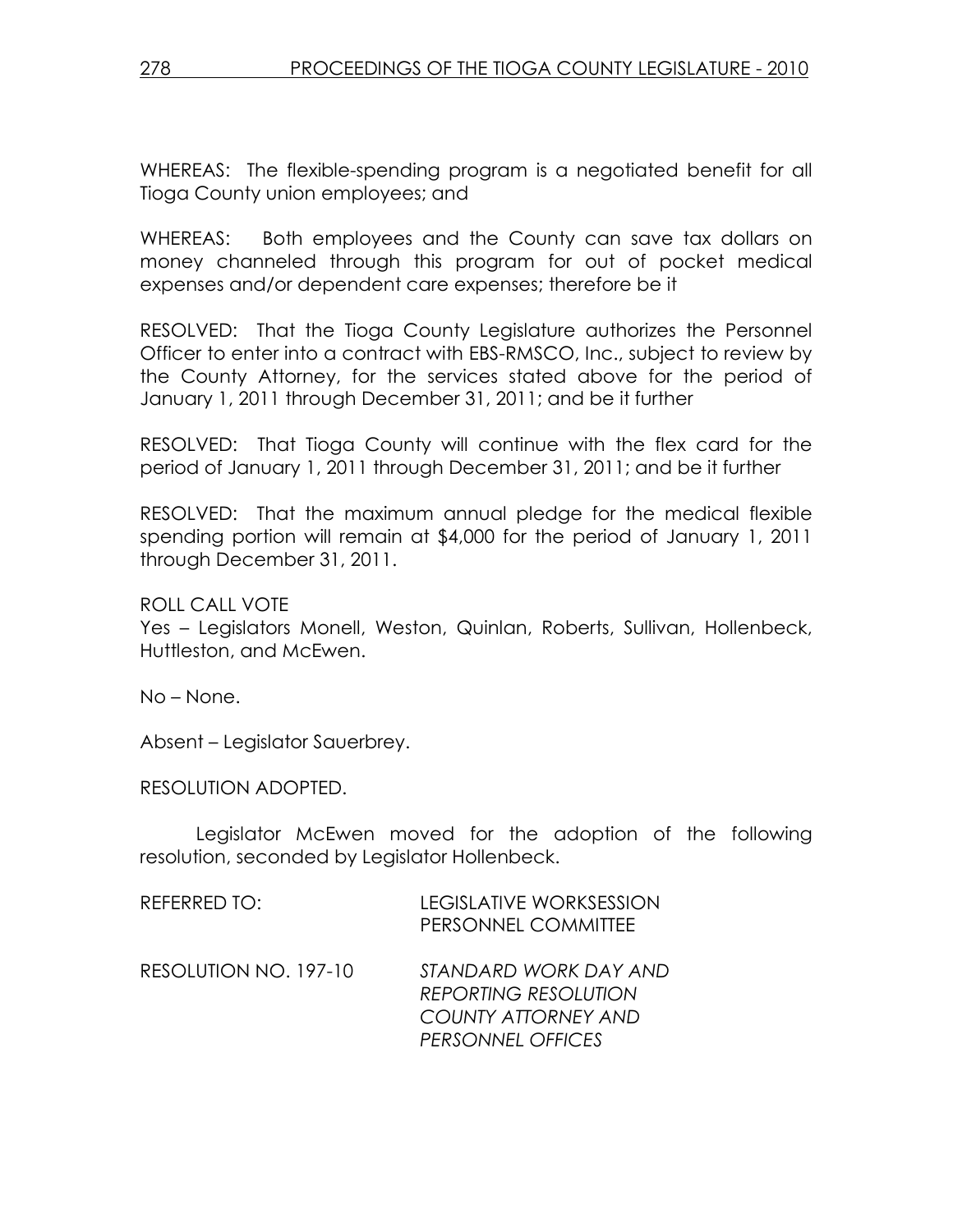WHEREAS: The New York State Retirement System created new reporting regulations in 2009 that require establishment of terms and work hours for elected and appointed officials and a resolution stating such at the onset of each term; therefore be it

RESOLVED: That the County of Tioga hereby establishes the following as standard work days for elected and appointed officials, and will report the following days worked to the New York State and Local Employees' Retirement System based on the record of activities maintained and submitted by the following officials to the Clerk of this body;

| Title                      | <b>Name</b>             | Social<br>Security<br><b>Number</b><br>(Last<br>4 digits) | Registration<br><b>Number</b> | Standard<br>Work Day<br>(Hrs/day) | Term<br>Begins/Ends    | Participates<br>in<br>Employer's<br>Time<br>Keeping<br>System<br>(Y/N) | Days/Month<br>(based on<br>Record of<br>Activities) |
|----------------------------|-------------------------|-----------------------------------------------------------|-------------------------------|-----------------------------------|------------------------|------------------------------------------------------------------------|-----------------------------------------------------|
| <b>Appointed Officials</b> |                         |                                                           |                               |                                   |                        |                                                                        |                                                     |
| County<br>Attorney         | Judith Quigley          | 9431                                                      | 33345877                      | 7                                 | $8/16/10-$<br>12/31/11 | Υ                                                                      | N/A                                                 |
| 1 <sup>st</sup> Assistant  |                         |                                                           |                               |                                   |                        |                                                                        |                                                     |
| County<br>Attorney         | Christian Root          | 9133                                                      | 38282877                      | 7                                 | $8/16/10-$<br>12/31/11 | Υ                                                                      | N/A                                                 |
| 2 <sup>nd</sup> Assistant  |                         |                                                           |                               |                                   |                        |                                                                        |                                                     |
| County<br>Attorney         | John VanWert            | 5483                                                      | 33612086                      | 7                                 | $8/16/10-$<br>12/31/11 | Υ                                                                      | N/A                                                 |
| Secretary to               |                         |                                                           |                               |                                   |                        |                                                                        |                                                     |
| County<br>Attorney         | Elizabeth<br>Shepardson | 8809                                                      | 20312161                      | 7                                 | 8/16/10-<br>12/31/11   | Y                                                                      | N/A                                                 |
| Personnel<br>Officer       | Bethany<br>O'Rourke     | 7037                                                      | 35552819                      |                                   | $3/18/10-$<br>3/17/16  | Υ                                                                      | N/A                                                 |

ROLL CALL VOTE

Yes – Legislators Monell, Weston, Quinlan, Roberts, Sullivan, Hollenbeck, Huttleston, and McEwen.

No – None.

Absent – Legislator Sauerbrey.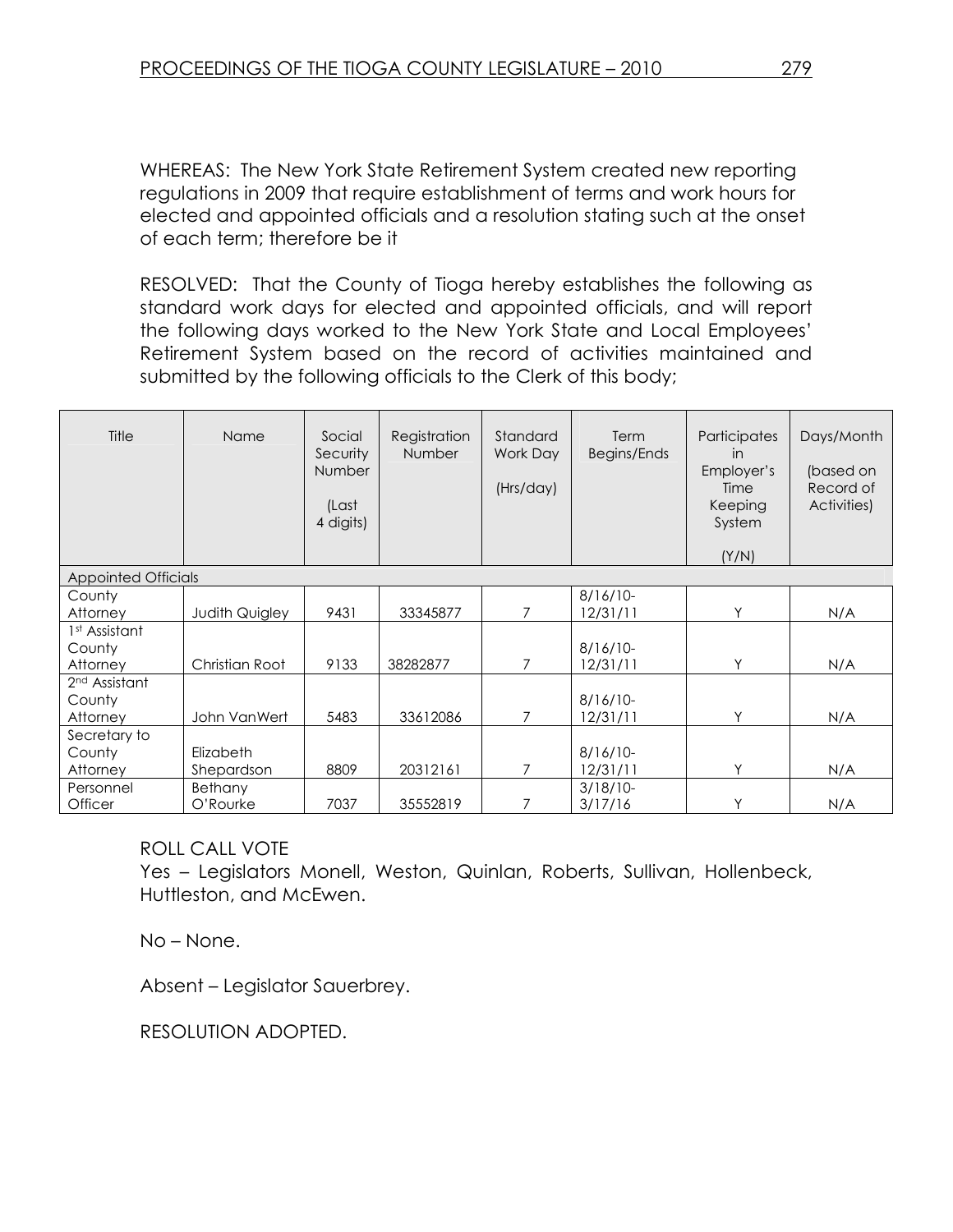Legislator Monell moved for the adoption of the following resolution, seconded by Legislator Sullivan.

| REFERRED TO:          | ADMINISITRATIVE SERVICES COMMITTEE<br>PERSONNEL COMMITTEE |
|-----------------------|-----------------------------------------------------------|
| RESOLUTION NO. 198-10 | AUTHORIZE 2011 SALARIES<br><b>BOARD OF ELECTIONS</b>      |

WHEREAS: The salaries for employees of the Board of Elections are set by resolution; and

WHEREAS: Employees of the Board of Elections salaries were frozen for two years; and

WHEREAS: Non-Union staffs have been authorized a 2 percent salary increase; therefore be it

RESOLVED: That the 2011 rates of pay for the Board of Elections staff shall be as follows:

|                         | 2011 pay:   |
|-------------------------|-------------|
| Commissioner (2)        | \$34,680.00 |
| Deputy Commissioner (2) | \$27,540.00 |

### ROLL CALL VOTE

Yes – Legislators Monell, Weston, Quinlan, Roberts, Sullivan, Hollenbeck, Huttleston, and McEwen.

No – None.

Absent – Legislator Sauerbrey.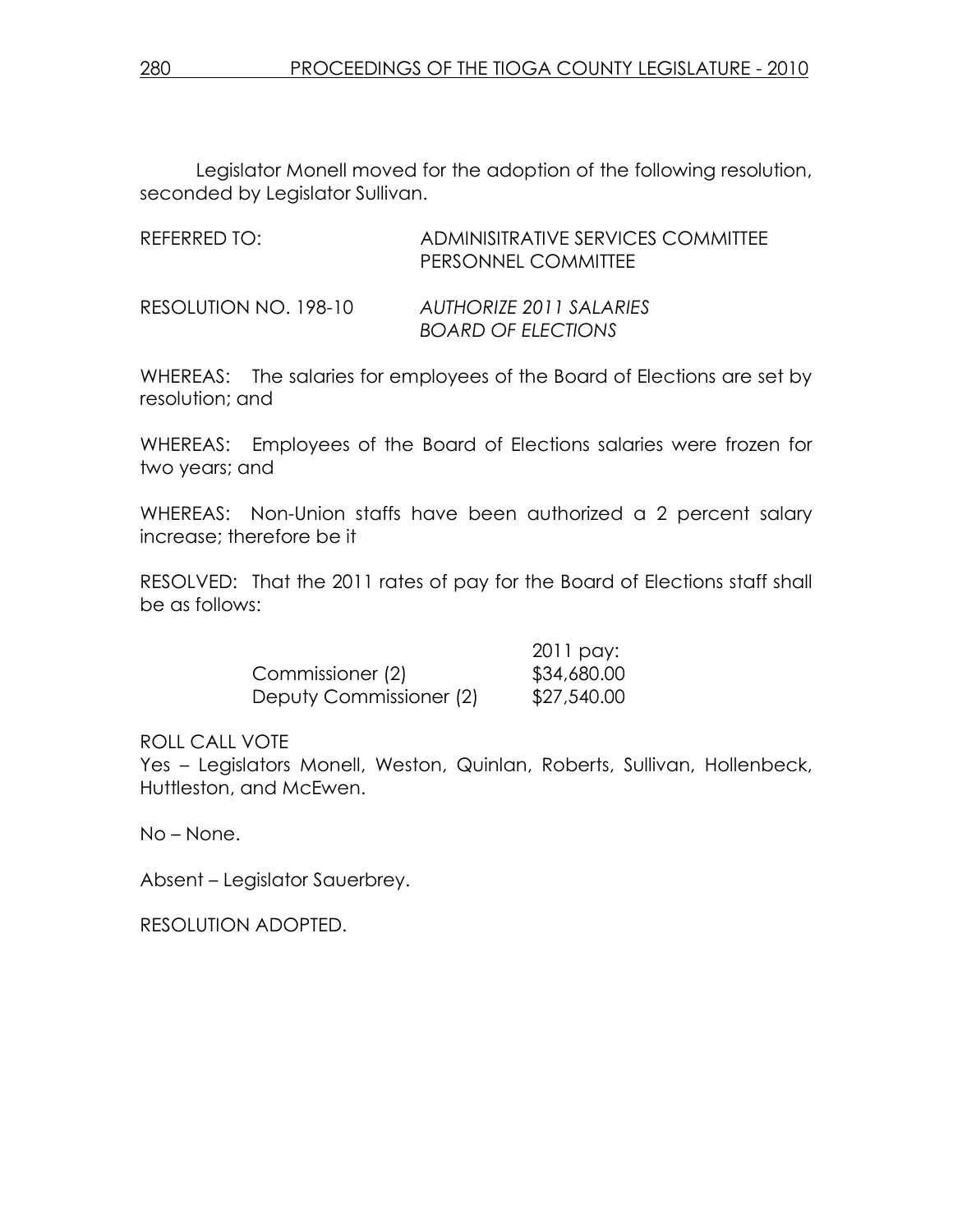Legislator Monell moved for the adoption of the following resolution, seconded by Legislator Hollenbeck.

| REFERRED TO:          | ADMINISTRATIVE SERVICES COMMITTEE<br>PERSONNEL COMMITTEE                           |
|-----------------------|------------------------------------------------------------------------------------|
| RESOLUTION NO. 199-10 | AUTHORIZE BACKFILL<br><b>DEPUTY ELECTION COMMISSSIONER</b><br>(BOARD OF ELECTIONS) |

WHEREAS: Both the Republican and the Democratic Election Commissioners are appointed to their respective positions; and

WHEREAS: The position of Deputy Election Commissioner is by appointment by the respective Commissioner of Elections per Election Law §3-300; and

WHEREAS: The Republican Deputy Election Commissioner position became vacant on September 13, 2010; and

WHEREAS: Resolution 173-10 granted a waiver from the 60 Day Hiring Delay for the Republican Deputy Election Commissioner position; and

WHEREAS: A replacement has been chosen for this vacancy; therefore be it

RESOLVED: That the Tioga County Legislature herby authorizes the appointment of Vera L. Richards as the Republican Deputy Election Commissioner at an annual salary of \$27,000 effective Wednesday, October 13, 2010.

ROLL CALL VOTE Yes – Legislators Monell, Weston, Quinlan, Roberts, Sullivan, Hollenbeck, Huttleston, and McEwen.

No – None.

Absent – Legislator Sauerbrey.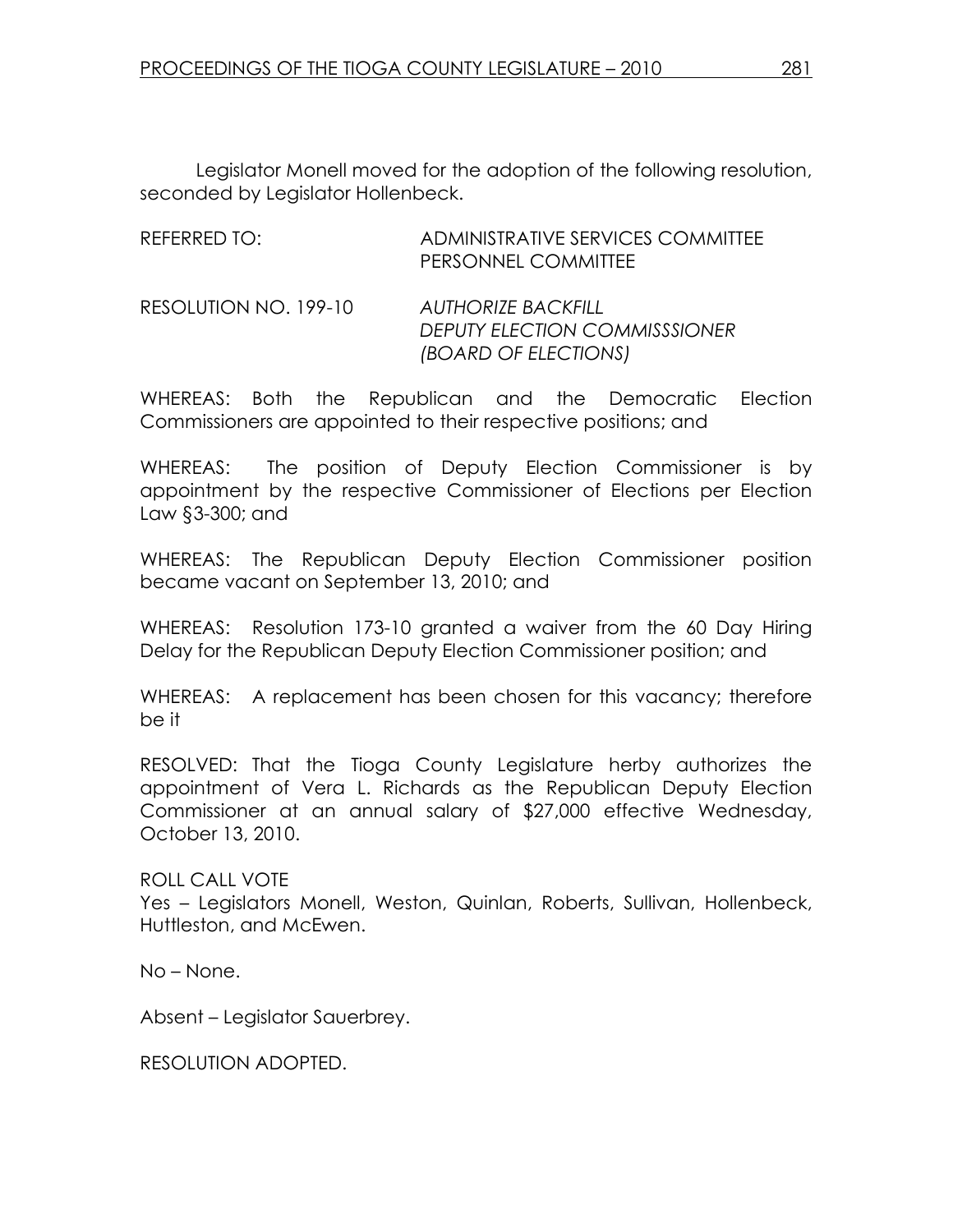Legislator Monell moved for the adoption of the following resolution, seconded by Legislator Roberts.

| REFERRED TO:          | ADMINISTRATIVE SERVICES COMMITTEE<br>PERSONNEL COMMITTEE                                             |
|-----------------------|------------------------------------------------------------------------------------------------------|
| RESOLUTION NO. 200-10 | <b>ABOLISH FULL-TIME POSITION; CREATE</b><br><b>PART-TIME POSITION</b><br>(VETERANS' SERVICE OFFICE) |

WHEREAS: The position of Veterans' Service Officer has been vacant since May 13, 2010; and

WHEREAS: The Director of Veterans' Service Agency and the County Legislature have been analyzing the staffing needs of the department; and

WHEREAS: It has been decided that having two part-time positions should adequately meet the needs of the department and allow ample service to the veterans of Tioga County; therefore be it

RESOLVED: That effective October 13, 2010 the full-time position of Veterans' Service Officer shall be abolished and a part-time (17 hours/week) position of Veterans' Service Officer shall be created; and be it further

RESOLVED: That the hourly rate for said part-time position shall be \$14.826; and be it further

RESOLVED: That the Director of Veterans' Service Agency may fill the position as soon hereafter as a qualified candidate is located being that the full-time position was vacant more than 60 days.

 Legislator Monell made a motion to amend the above resolution, seconded by Legislator Sullivan, and to read as follows:

"And be it further

"RESOLVED: That this change be effective for six months to allow for further review."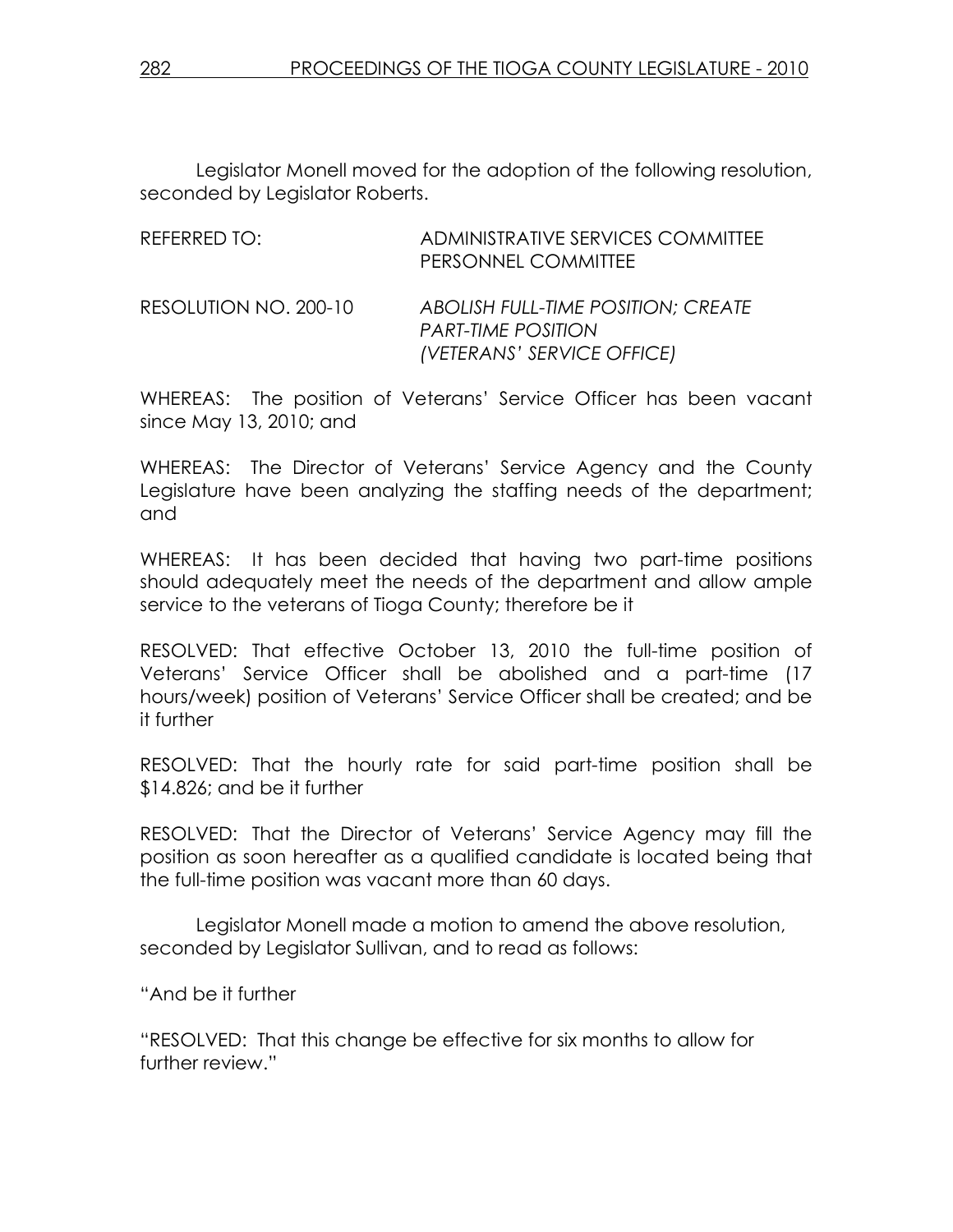### ROLL CALL VOTE ON AMENDMENT

Yes – Legislators Monell, Weston, Quinlan, Roberts, Sullivan, Hollenbeck, Huttleston, and McEwen.

No – None.

Absent – Legislator Sauerbrey.

AMENDMENT ADOPTED

ROLL CALL VOTE ON RESOLUTION WITH AMENDMENT Yes – Legislators Monell, Weston, Quinlan, Roberts, Sullivan, Hollenbeck, Huttleston, and McEwen.

No – None.

Absent – Legislator Sauerbrey.

RESOLUTION AND AMENDMENT ADOPTED

 Legislator Roberts made a motion to have the following late-filed resolution considered, seconded by Legislator McEwen and carried.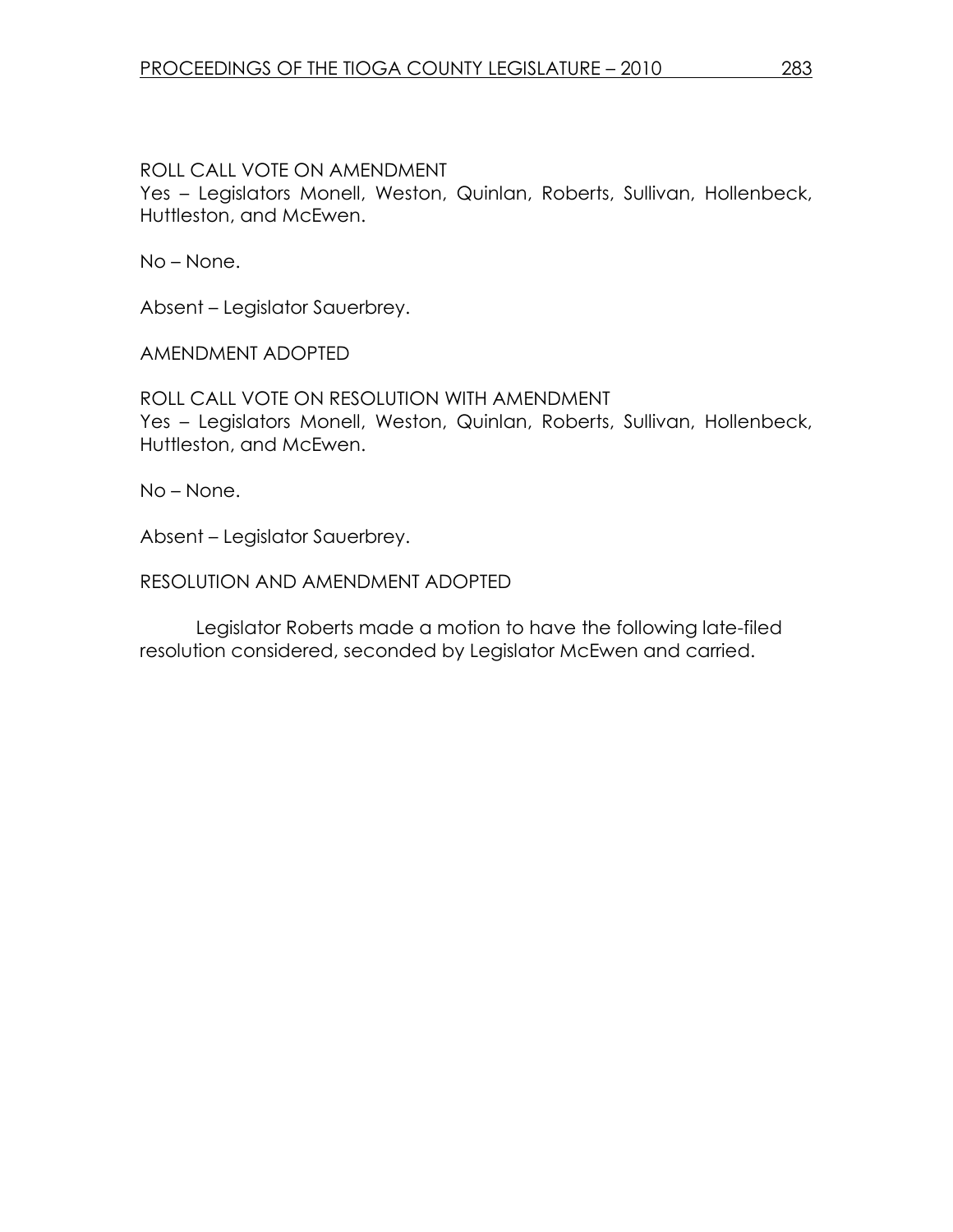Legislator Monell moved for the adoption of the following resolution, seconded by Legislator Hollenbeck.

| <b>REFERRED TO:</b>   | <b>LEGISLATIVE WORKSESSION</b>                                                                                                                                                                                                                                                                                                                                                                                                                                                                                                                                                                                                                                         |
|-----------------------|------------------------------------------------------------------------------------------------------------------------------------------------------------------------------------------------------------------------------------------------------------------------------------------------------------------------------------------------------------------------------------------------------------------------------------------------------------------------------------------------------------------------------------------------------------------------------------------------------------------------------------------------------------------------|
| RESOLUTION NO. 201-10 | A RESOLUTION OF THE TIOGA COUNTY<br>LEGISLATURE EXPRESSING OPPOSITION TO<br>THE CHESAPEAKE BAY TOTAL MAXIMUM<br>DAILY LOAD (TMDL) REGULATORY<br>PROPOSAL BY THE UNITED STATES<br>ENVIRONMENTAL PROTECTION AGENCY<br>(EPA) AND RAISING SERIOUS CONCERNS<br><b>REGARDING THE UNTTAINABLE MANDATE</b><br>AND LACK OF PARITY REPRESENTED IN<br><b>LOAD ALLOCATIONS FOR THE STATE OF</b><br>NEW YORK COMPARED TO OTHER BAY<br>STATES AND WATERSHED JURISDICTION<br><b>PARTNERS; AND REQUESTING INTERVENTION</b><br>BY OUR ELECTED REPRESENTATIVES IN THE<br>UNITED STATES CONGRESS, NEW YORK<br><i>STATE SENATE AND NEW YORK STATE</i><br>ASSEMBLY IN SECURING A MORATORIUM |
|                       | ON REGULATORY IMPLEMENTATION OF THE<br>CHESAPEAKE BAY TMDL IN NEW YORK UNTIL                                                                                                                                                                                                                                                                                                                                                                                                                                                                                                                                                                                           |
|                       | <b>SUCH OBJECTIONS AND CONCERNS ARE</b><br><b>FULLY ADDRESSED</b>                                                                                                                                                                                                                                                                                                                                                                                                                                                                                                                                                                                                      |

WHEREAS: Clean water and healthy watersheds are a priority for New York farmers, which play a critical role in proven and successful local efforts to conserve and protect New York's natural resources; and

WHEREAS: The U.S. Environmental Protection Agency Region 3 is implementing a Chesapeake Bay TMDL which imposes new and costly federal regulations on approximately 19 counties, 650,000 residents and 2,000 New York family farms within the NY portion of the Chesapeake Bay watershed area; and

WHEREAS: New York accounts for 10% of the total watershed area which is mostly forested (76%), is home to 4% of the total population in the watershed with agriculture (21%) being the dominant business sector; and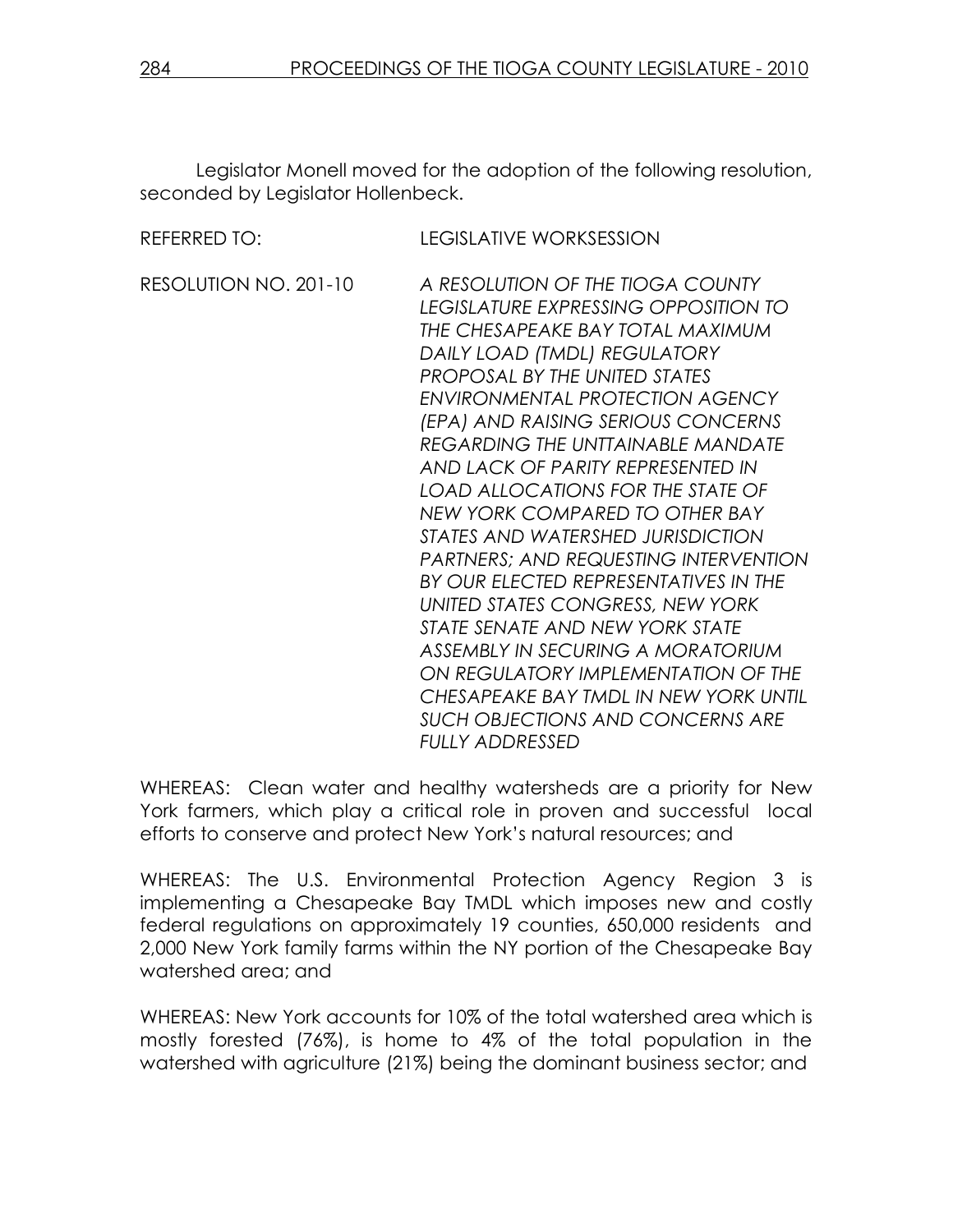WHEREAS: The federally-designed TMDL, intended to limit nitrogen, phosphorous and sediment discharges into the Chesapeake Bay watershed, is now projected to cost New York State as much as \$250 million over the next 15 years, without being able to satisfy EPA's regulatory goal; and

WHEREAS: The best way to achieve the important public benefit of clean water at a regional level is through locally led conservation efforts, rather than a top-down federal, one-size-fits-all regulatory approach such as EPA's TMDL for the Chesapeake Bay watershed; and

WHEREAS: EPA's proposed TMDL regulation imposes disproportionately heavier restrictions for water quality in New York in order to help other states meet their overall TMDL goal, ignores New York's excellent record of environmental accomplishments over the past 25 years using state and local conservation efforts and forces unrealistic costs on the businesses, governments and residents within the watershed area; and

WHEREAS: Even if the other states achieve their EPA mandated allocations by 2025, their water would still contain higher nutrient loads per acre than New York's current 2010 load per acre because of progressive natural resource management programs like New York State's Agricultural Environmental Management Program; and

WHEREAS: Even with the elimination of animal agriculture and utilizing every best management practice available in the watershed area, New York would still not be able to meet EPA's TMDL allocation; and

WHEREAS: We object to EPA's discriminatory regulatory process that disproportionately burdens our farm communities with costly mandates, weakens our rural economies, disrupts local food systems and provides no additional water quality protection for the Chesapeake Bay watershed; and

WHEREAS: We oppose EPA increasing its federal regulatory control and usurping state and local jurisdiction and authority in order to impose their TMDL, instead of working collaboratively with State agriculture and environmental protection agencies, Soil and Water Conservation Districts and local communities to address Bay watershed water quality concerns; and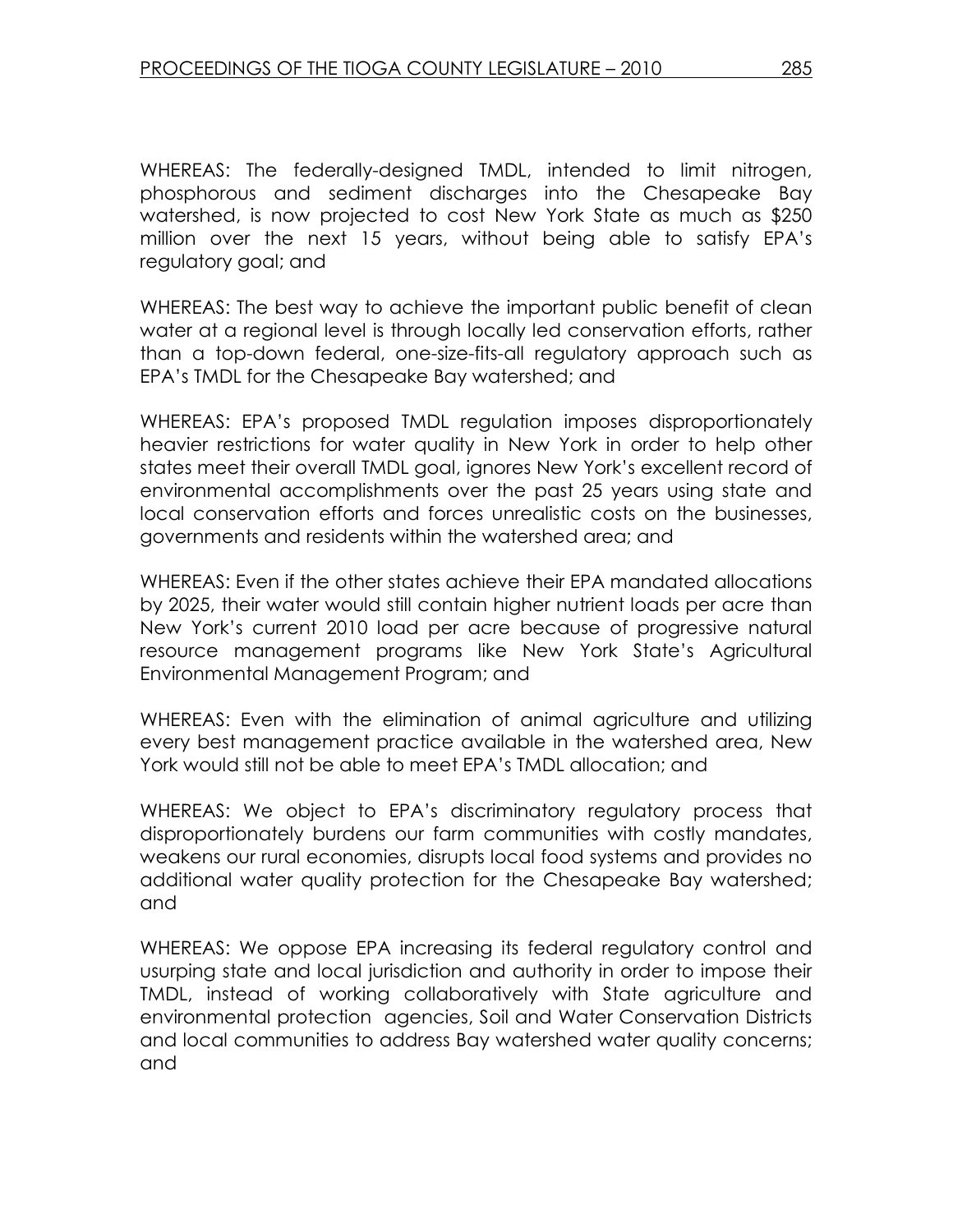WHEREAS: We object to the fact that in order to satisfy EPA's regulatory goals without confirmation of water quality improvement, EPA has not ensured realistic delivery of needed funding and technical assistance and has not provided regulatory flexibility to allow for implementation of continually improving on-farm practices in response to site-specific environmental variables; and

WHEREAS: Each and every day farmers across New York work to improve their environmental sustainability recognizing that appropriate natural resource management is critical to maintaining success of their businesses for future generations; supporting farmers in these endeavors is how government can best aid agriculture in protecting water quality; and

WHEREAS: We support state and locally driven collaborative initiatives which effectively use federal environmental funds and specifically address areas of high environmental risk and employ a farm-specific focus, such as NYS Department of Agriculture and Market's Agricultural Environmental Management Program; and

WHEREAS: We support NYS Department of Environmental Conservation's recommendations in their draft Phase I Watershed Implementation Plan which recognizes the environmental stewardship of New York farmers and inherent inequality of the current EPA proposal; and now therefore be it

RESOLVED: That while the Tioga County Legislature fully supports responsible efforts to improve water quality in the Chesapeake Bay watershed and protect our State's environment and natural resources, we object to the unfair and unattainable mandate the Chesapeake Bay TMDL forces upon our local governments, local communities and family farms; and be it further

RESOLVED: That the Tioga County Legislature urges its Congressional and State representatives to intercede with EPA, and enact superseding legislation if required, to delay implementation of the Chesapeake Bay TMDL and request that EPA report to them on their response and adaptations regarding the aforementioned concerns; and be it further

RESOLVED: That a copy of this resolution be transmitted to our two United States Senators, the Honorable Charles Schumer and the Honorable Kirsten Gillibrand; to our United States Representative, the Honorable Maurice Hinchey; to the Honorable Governor David Paterson; to our New York State Senator, the Honorable Thomas Libous; to our New York State